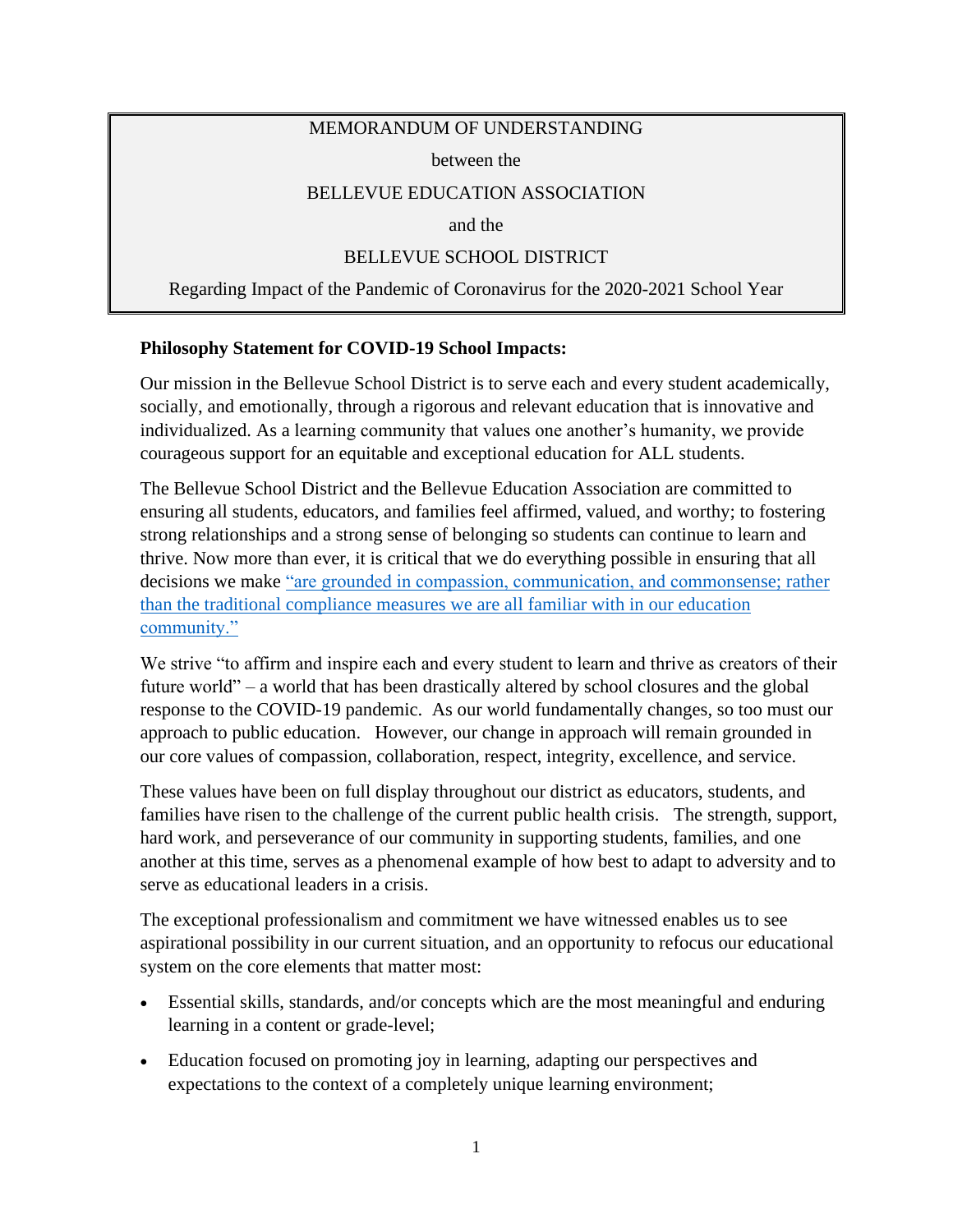- Innovative and engaging tasks or projects, providing opportunities for students to engage meaningfully in different ways according to their strengths;
- Maintaining connections to students, achieved in a variety of ways such as email, chats, voice calls, and/or virtual meetings according to student and educator needs.

Adaptive change is a necessary part of adjusting to current circumstances, and we know that all decisions in our educational system must center on best supporting our students' academic, physical, social-emotional, and mental health needs. This necessarily requires a different approach to teaching and learning. Our response now cannot be school as "normal", and we cannot attempt to mimic the learning experience in a brick and mortar schoolhouse if we hope to support our students' success.

The following guidelines are intended to empower our educators to innovate ways to continue encouraging learning, to give up traditional notions of control, and to best take care of themselves and students moving forward.

- **1. Compensation:** No employee on a continuing, provisional, non-continuing, or leavereplacement contract shall lose pay as long as they are in an approved work assignment and perform the required duties of that assignment. All provisions related to compensation and benefits in the Collective Bargaining Agreement (CBA) shall apply for the 2020-2021 school year.
- **2. Benefits:** Individuals eligible for benefits provided by the School Employees Benefit Board (SEBB) under the provisions of the BEA CBA will maintain their benefits.
- **3. Health and Safety:** Without a safe and healthy work environment, students cannot maximize learning and educators cannot fully engage in their profession. As a result, we will continue to follow health and safety guidelines as described in the COVID-19 Job Site Safety Plan in ensuring the health and safety of our staff and students. These include, but are not limited to social distancing guidelines, proper personal protective equipment (PPE) and appropriate sanitation practices. As recommendations change and are updated (from the [CDC,](https://www.cdc.gov/coronavirus/2019-ncov/index.html) [Public Health Seattle King County,](https://www.kingcounty.gov/depts/health/covid-19.aspx) [OSPI,](https://www.k12.wa.us/about-ospi/press-releases/novel-coronavirus-covid-19-guidance-resources) [L&I,](https://www.lni.wa.gov/agency/outreach/novel-coronavirus-outbreak-covid-19-resources) [OSHA](https://www.osha.gov/SLTC/covid-19/) and others), the District and the Association will continue to meet to discuss and apply those impacts.

The District's COVID-19 Fall Reopening Plan, Implementation Plans and other applicable documents will be shared with staff, summaries posted throughout work sites, and made available on the District website. Site-specific COVID-19 supervisors shall be designated at each work site to monitor the health of employees, enforce the COVID-19 Job Site Safety Plan, and field concerns raised by staff members.

Employees who allege their workplace is unsafe are encouraged to immediately report their concerns to their supervisor and/or the workplace safety committee. Such employees may in limited circumstances also have recourse through the Department of Labor  $\&$ Industries under WAC 296-36-150.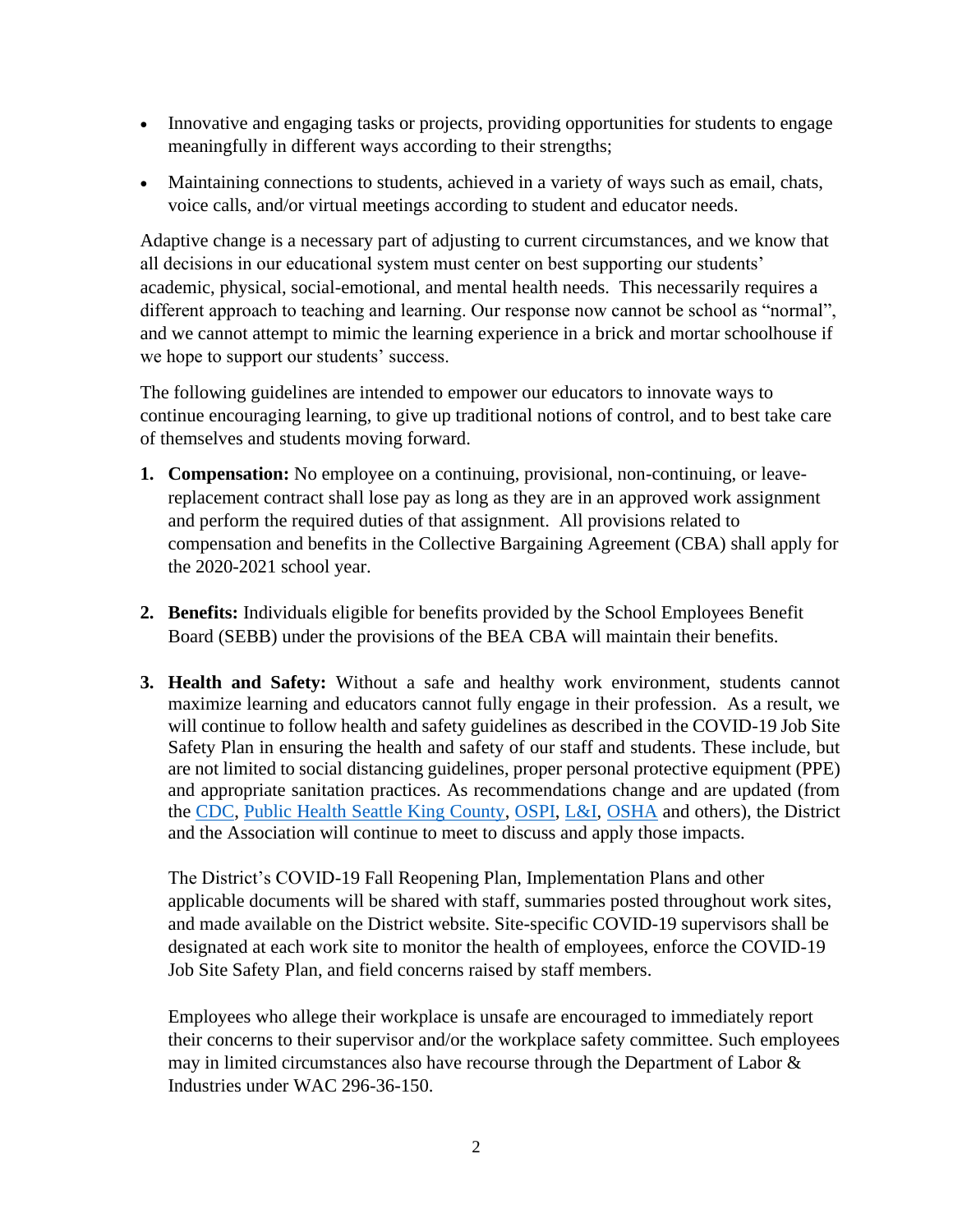Other accommodations identified through the interactive process of the Americans with Disabilities Act (ADA) and the Washington Law Against Discrimination (WLAD) may be provided to employees.

Current contract provisions around Employee Safety and Protection, found in Article 6, Section 8 of the CBA, are still applicable.

## **Possible Limitations:**

All the contractual, insurance and statutory leave benefits referenced above have specific rules or external agencies that govern their application, and the terms of this agreement will be interpreted consistent with those rules and agencies. Some of the leave entitlements may require documentation from a health care provider. The leave entitlements within the FFCRA (both EPSLA and EFMLA) currently expire December 31, 2020, and the parties agree to meet prior to that date to reconsider whether the leave entitlements above will be amended.

## **Communication:**

The Association and District commit to ongoing communication and support for health and safety measures. Through Meet and Confer, the parties will communicate issues and concerns. BSD and BEA leadership will meet at least bi-weekly through Meet and Confer. Employees are also able to avail themselves of all applicable District policies and procedures and provisions of the CBA. All pertinent information and documents shall be made available to staff through the BSD website and District communications as needed.

The Bellevue School District is committed to providing a safe and healthy workplace for our employees and our learning community. Our goal is to mitigate the potential for transmission of COVID-19 in our workplace. The following information is taken directly from the district's safety plans related to COVID-19.

## **Face Coverings:**

In accordance with King County Public Health Directive dated May 11, 2020, all employees are required to wear face coverings over their noses and mouths while inside school district facilities.

Individuals should use fabric coverings, such as cloth face masks, scarves, bandana coverings or other material as recommended by the CDC. Cloth face coverings must be worn properly in order to avoid contaminating the hands or face of the user. Before putting on a mask and after removing a mask, an individual should clean their hands with alcohol-based hand rub or soap and water, change masks when moist, and wash after use. While in use, avoid touching the mask. Worn masks may be contaminated with infectious agents.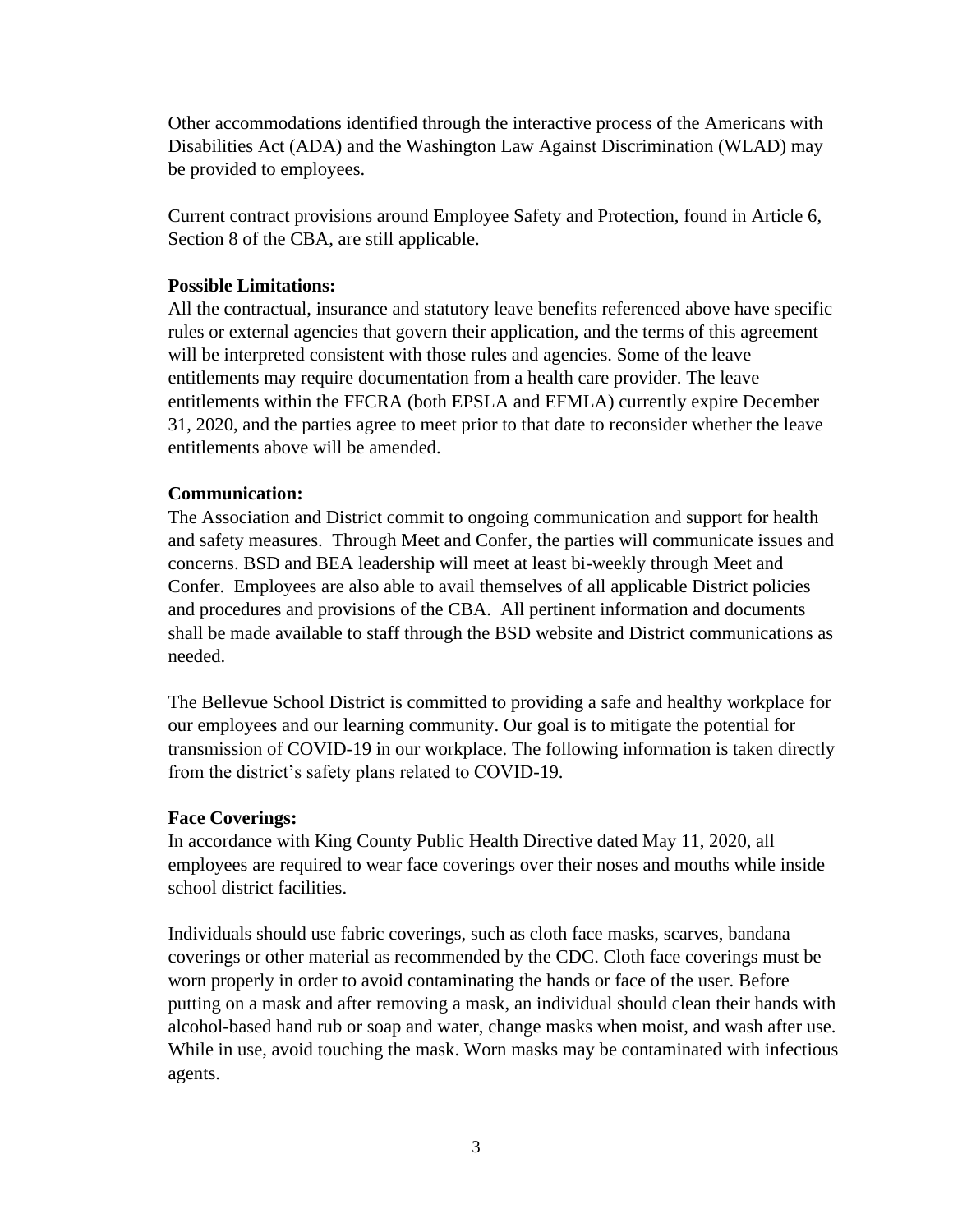The following individuals do NOT need to comply with this Health Directive:

- a. Any child aged two years or less;
- b. Any individual who has a physical disability that prevents easily wearing or removing a face covering;
- c. Any individual who is deaf and uses facial and mouth movements as part of communication;
- d. Any individual who has been advised by a medical professional that wearing a face covering may pose a risk to that individual for health related reasons;
- e. Any individual who has trouble breathing or is unconscious, incapacitated, or otherwise unable to remove the face covering without assistance.

To facilitate and encourage the use of face coverings, the Bellevue School District will provide each employee up to five face coverings to be used. This does not prevent employees or visitors from using their own face coverings, so long as they are compliant with the County Health Directive. The school district will further make available disposable face coverings at the entrance to each building for employees to use who have forgotten their cloth face coverings at home.

Staff who are working alone at a location, and do not work at a shared workstation, are not required to wear a cloth face covering while working alone but should don a cloth face covering when entering or exiting the building.

Certain circumstances may require alternative protection to be considered beyond the identified acceptable face coverings. In these instances, specific approval must be obtained through the immediate supervisor and Human Resources.

The district shall provide appropriate PPE and training for employees who must perform tasks related to the duties of the position and the potential risk that an employee may face such as having to work within physical distancing guidelines and potential exposure through activities such as toileting, or forms of therapy that may require person to person contact.

In instances where specific recommendations and safety measures will be difficult to ensure, the employee will be made aware of any additional risk they may be exposed to in the work environment. In such instances, the employee will be involved in determining alternate or additional safety measures.

### **Physical Distancing:**

The Bellevue School District will adhere to guidelines set forth in the Governor's Safe Start Washington Plan as it pertains to gathering sizes and non-essential travel. Physical Distancing Guidelines for Employees of the District can be found [here.](https://bsd405.org/departments/hr/covid-19-staff-resources/bsd-social-distancing-guidelines/)

• The District will resume in person operations at its central locations in a phased approach aligned with the Governor's Safe Start Washington Plan and following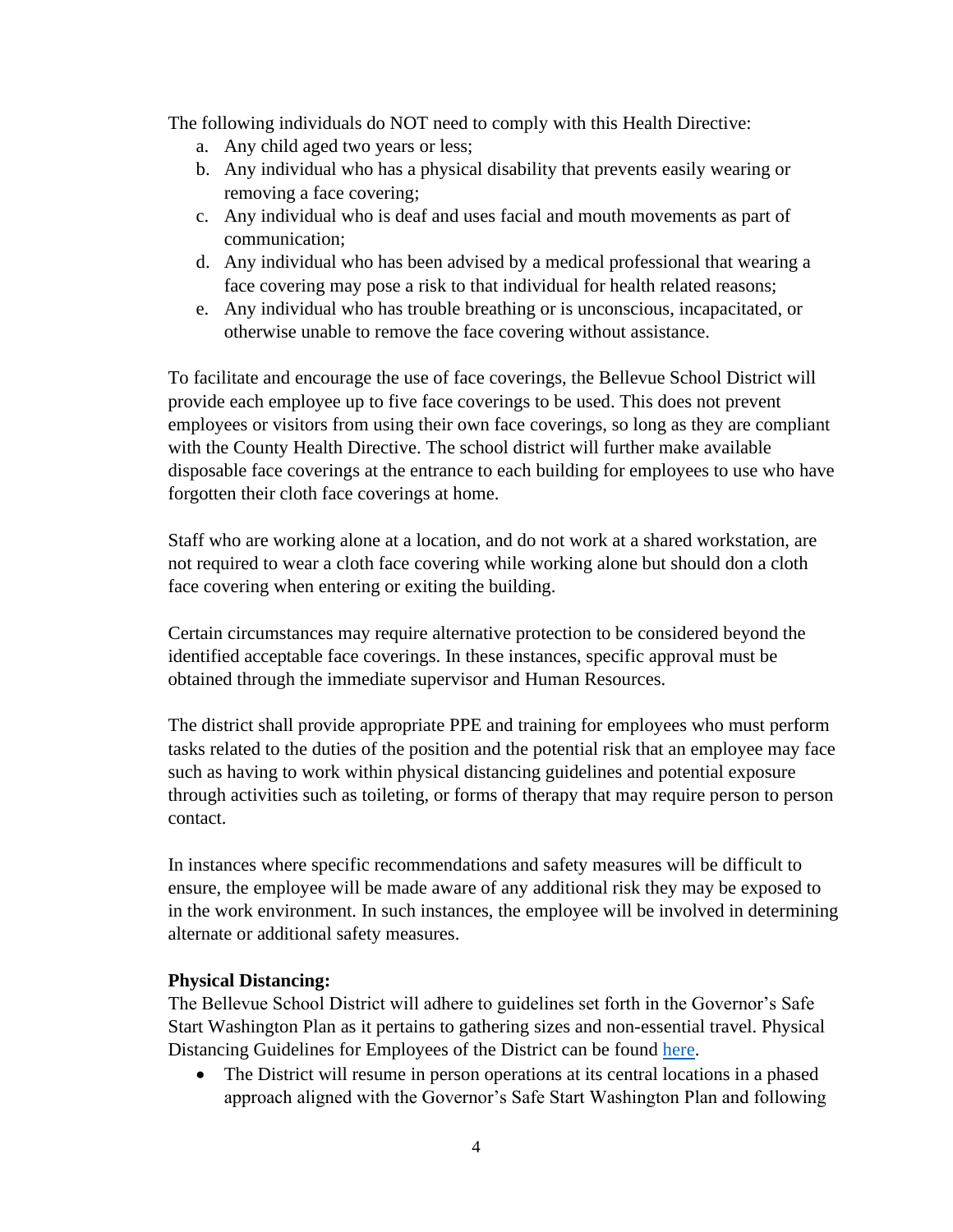any modification of phases specific to King County. Prior to district facilities being open to the public, facilities will have employee-only access as various safety and prevention requirements are implemented, reviewed for efficacy and revised.

- Notices will be posted for walk-up visitors regarding access to district buildings and include the phone number that visitors can call to determine what services are available.
- Upon entering modified Phase 1, employees may be allowed to begin reporting to work in person. Building capacity shall not exceed 25% of its building capacity and employees who report to work will be required to adhere to the safety requirements in this document.
- Upon entering Phase 2, building capacity shall not exceed 50% and may be adjusted to include providing in person services.
- All employees and visitors should enter and exit district buildings primarily through their assigned door.
- Door assignments will be created by Human Resources and communicated to individual employees. All employees should sign-in and sign-out as they enter and exit the buildings to support contact tracing efforts.
- Physical distancing of six (6) feet will be implemented and maintained between employees and visitors in the workplace through the following engineering and administrative controls:
	- o Protective, portable plexiglass shields will be installed on all reception desks where interaction with the public is required to protect employees and reduce the spread of the virus.
	- o Employee break rooms and cafeterias will not be available for use to avoid gatherings in groups and to help with physical distancing to slow the possible spread of the virus. Employee breaks and lunches should be staggered to help prevent people from gathering. Any time two or more people meet, six (6) feet of separation should be maintained.
	- o Elevators will be used by one person at a time to ensure proper physical distancing and increase safety efforts.
	- o Employee workstations, personal protective equipment, phones, pens, computer equipment, offices or other personal work tools and equipment will not be shared and, if used by more than one person, cleaned and disinfected between users.
	- o Furniture shall be arranged to encourage physical distancing, with at least six (6) feet between individual seats.
	- o Arrows will be marked on the floor to help support movement through the building.
	- o When possible, staircases will be marked as 'up only' or 'down only' to support movement through the building.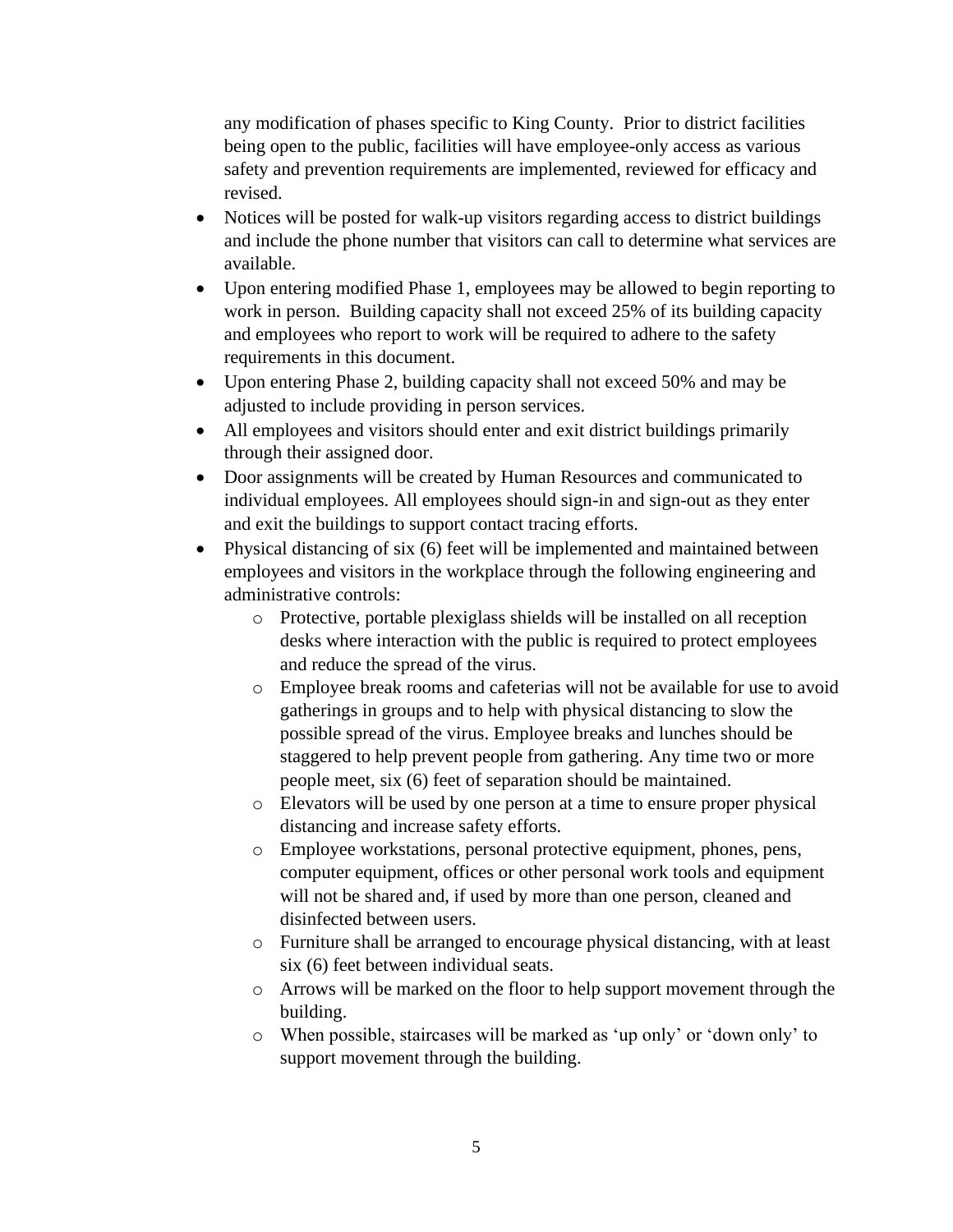- o Specific marking of six (6) feet spaced areas on the floor where employees, students and others may need to wait in line to support physical distancing shall be placed in all school buildings as appropriate.
- o Where practical, district vehicles will be used by one employee at a time and ridesharing will be discouraged to ensure proper physical distancing. If more than one employee must ride in the same vehicle, windows in the vehicle will be opened to promote ventilation.
- o Employees and visitors are encouraged to avoid non-essential physical contact such as handshakes and hugs.
- o Employees shall be encouraged to work remotely while schools and facilities are not fully utilized and safety and health regulations do not allow for in person attendance for large numbers of students, provided the BSD Working Remotely Guidelines are followed and essential work requirements for the District are met.

Working remotely arrangements must be approved by the immediate supervisor and Human Resources. In addition, flexible work schedules, including flexible hours and workdays shall all be considered as potential modifications to support employees in maintaining safety as appropriate for the individual employee's work assignment.

The risk of COVID-19 being introduced into the school depends on the level of COVID-19 spread in the community and the health and safety measures taken by schools. Consider the following educational modalities based on community transmission and other health and education risks and benefits. The table below from the King County Department of Health [\(Decision Tree\)](https://www.doh.wa.gov/Portals/1/Documents/1600/coronavirus/DecisionTree-K12schools.pdf) outlines potential reopening markers for in-person services.

| <b>COVID Activity</b>    | Education Modality*    | Extracurricular        |
|--------------------------|------------------------|------------------------|
| Level                    |                        |                        |
| HIGH > 75                | Strongly recommend     | Strongly recommend     |
| cases/100K/14 days       | distance learning with | canceling or           |
| Other considerations:    | the option for limited | postponing all in      |
| • Increasing trend in    | in-person learning in  | person extracurricular |
| cases or                 | small groups, or       | activities, including  |
| hospitalizations         | cohorts, of students   | sports, performances,  |
| • Test positivity $>5\%$ | for the highest need   | clubs, events, etc.    |
| • Other health and       | students, such as      |                        |
| education risks and      | students with          |                        |
| benefits to children     | disabilities, students |                        |
| and their families       | living homeless, those |                        |
|                          | farthest from          |                        |
|                          | educational justice,   |                        |
|                          | and younger learners.  |                        |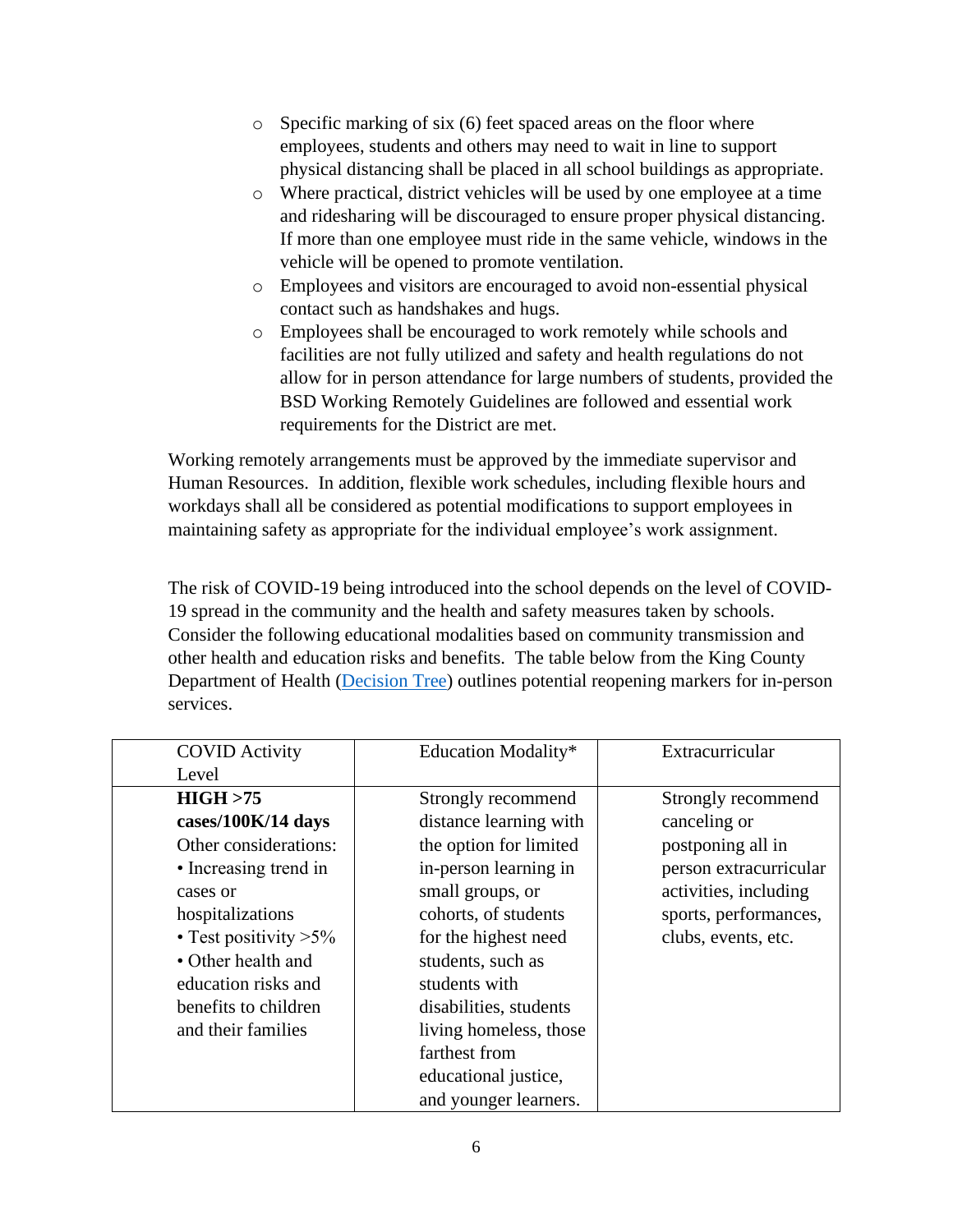| <b>MODERATE 25-75</b>    | Recommend distance        | Strongly recommend     |
|--------------------------|---------------------------|------------------------|
| cases/100K/14 days       | learning as described     | canceling or           |
| Other considerations:    | above. In addition,       | postponing all in-     |
| • Increasing trend in    | consider expanding in     | person extracurricular |
| cases or                 | person learning to        | activities.            |
| hospitalizations         | elementary students.      |                        |
| • Test positivity $>5\%$ | Over time, consider       | Consider low risk      |
| • Other health and       | adding hybrid in          | activities when all    |
| education risks and      | person learning for       | students have some     |
| benefits to children     | middle or high school     | level of in person     |
| and their families       | students if limited       | learning.              |
|                          | <b>COVID</b> transmission |                        |
|                          | occurs in schools         |                        |
| LOW < 25                 | Encourage full-time in    | Consider low and       |
| cases/100K/14 days       | person learning for all   | moderate risk in       |
|                          | elementary students       | person extracurricular |
|                          | and hybrid learning       | activities             |
|                          | for middle and high       |                        |
|                          | school. Over time and     |                        |
|                          | if physical space         |                        |
|                          | allows, consider          |                        |
|                          | fulltime in person        |                        |
|                          | learning for middle       |                        |
|                          | and high school.          |                        |

\*Staff may work in school at any COVID19 activity level if the school follows DOH and LNI health and safety guidance.

- **4. Assignments and Staffing for Remote Learning:** For the 2020-2021 contract year, certificated employees assigned to work remote learning (BSD Virtual Learning) shall have caseloads and class size targets stipulated in Article 13 applied to their individual assignments.
	- a. **Classroom Teachers:** Classroom teacher class size targets shall be consistent with elementary and secondary class size targets in Article 13, Section 2.
	- b. **Elementary Specialists:** Elementary specialists shall have class size targets and contacts consistent with the provisions of Article 13, Section 2. If the conditions of Article 13, Section 2 do not specifically apply to an individual staff member who is assigned remotely, the assignment and caseload/class targets shall be monitored through Meet and Confer and may be subject to remedy as defined in Article 13, Section 2, part 7.
	- c. **Adjustments to Class Size/Caseload:** In the event class size or caseload is considered to be outside of the targets in Article 13, the District and Association shall review the proposed class size targets/caseloads.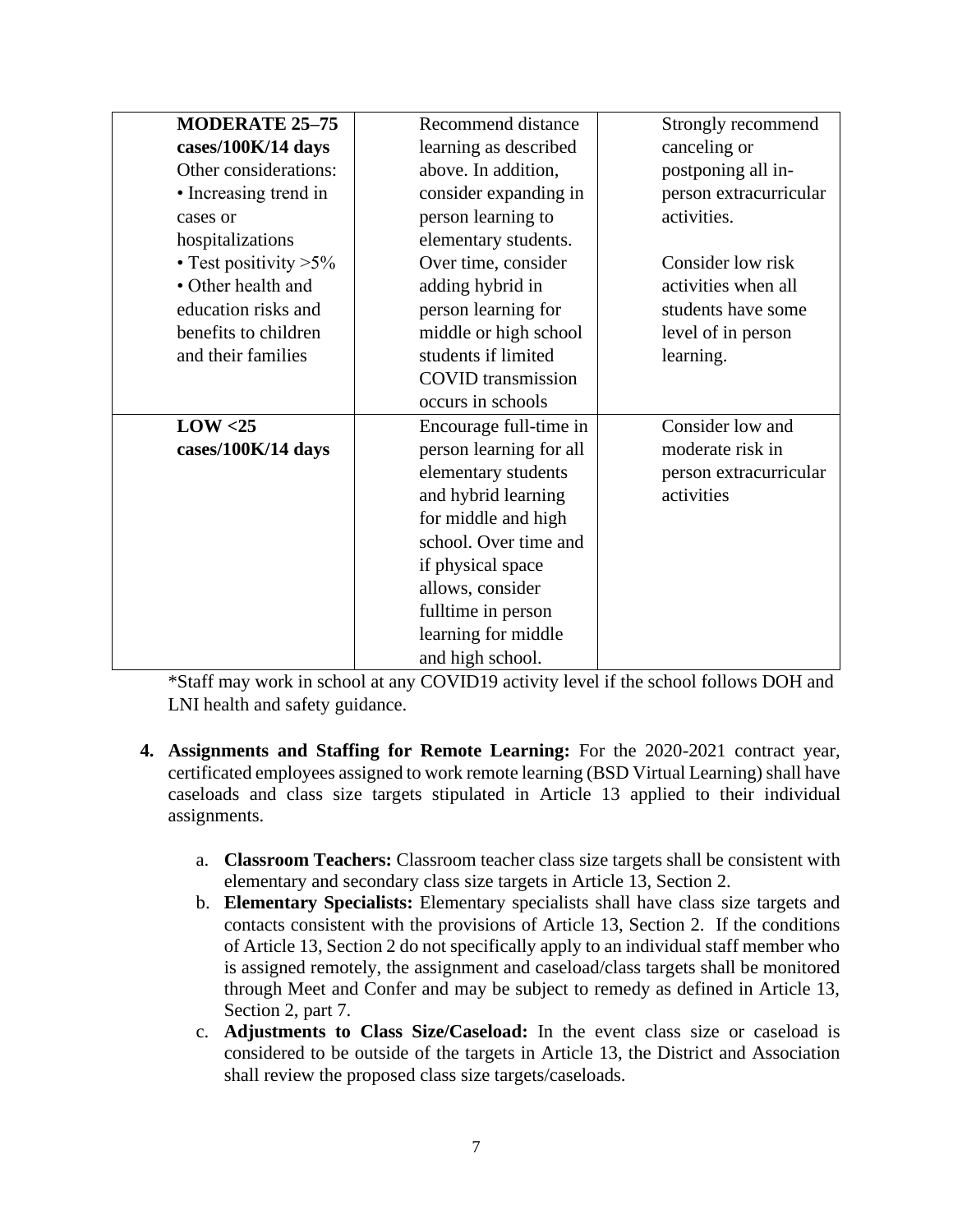**Caseload for Special Education Staff:** Caseloads for special education staff shall be consistent with Article 13, Section 2, part 4. Due to the nature of providing services to students during the course of the 2020-2021 school year, it may be necessary to modify caseloads to ensure that services are provided to students that maintain safety standards and precautions. As a result, it may be necessary for some special education staff to provide in person services to students, which may impact caseload and workload of remote staff. The following steps shall take place for any modifications to caseloads:

- i. Service provision recommendations from the Implementation Team shall be reviewed by the Student Support Services Leadership Team (SSSLT) for any input, feedback and modifications.
- ii. The SSSLT shall reach consensus of the caseload/staffing model and refer to Meet and Confer for monitoring.
- iii. Services/support provided by special education staff may be a combination of remote and in-person services.

Caseloads as determined by the SSSLT shall be subject to Remedy as identified in Article 13, Section 2, part 7 and the Intervention Assistance Protocol (IAP) in Article 6, Section 9 through an Interest-Based facilitation process.

In the event that staffing needs of schools or programs require certificated staff to have a change in assignment or reassignment, said assignment or reassignment shall be in accordance with Article 10 and Article 11.

- **5. Leaves:** COVID-19 presents unique health, family, disability and staffing challenges for the District and its employees. The following provisions are included to provide clear, objective, and practical options for the District and the employees facing those challenges. In all cases, strict compliance with all relevant District safety and health rules will be an essential function of each employee's job.
	- **a. Employees with COVID-19/Suspected COVID-19:** Employees who have been confirmed/diagnosed with COVID-19, or are experiencing symptoms of COVID-19 and are seeking a medical confirmation/diagnosis, may not come to work at a District work site and may access any or all of the following benefits under the terms of the applicable CBA or law:
		- i. Emergency Paid Sick Leave (EPSL) under the federal Families First Coronavirus Response Act (FFCRA), with supplementation up to the employee's regular daily salary if the employee's salary exceeds the statutory EPSL cap (\$511/day) by other paid leaves identified below;
		- ii. General Leave;
		- iii. Shared leave;
		- iv. Washington Paid Family Medical Leave (PFML);
		- v. Worker's compensation (Under certain circumstances, claims from health care providers and first responders involving COVID-19 may be allowed.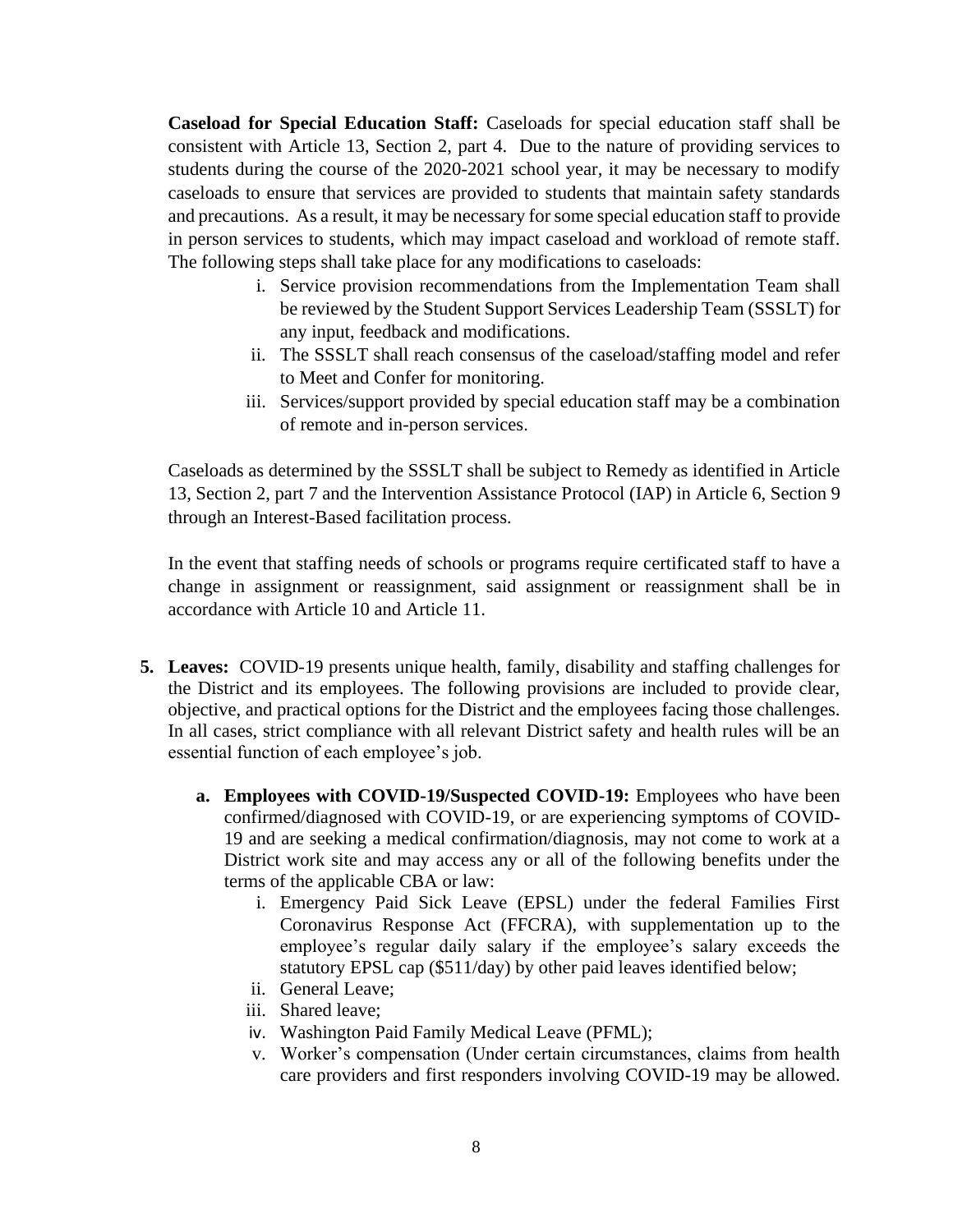Other claims that meet certain criteria for exposure will be considered on a case-by-case basis.)

- vi. Family Medical Leave Act (unpaid leave except for continued health insurance benefits);
- vii. Unpaid leave of absence for the period of the temporary disabling condition;
- viii. Long-term disability benefits (if available to the employee).

If after accessing all of these benefits an employee has no option other than an unpaid leave, the District and Association shall meet to discuss other paid leave options as outlined in Article 17, section 13.

- **b. Employees Quarantined Due to Possible Exposure to COVID-19:** Employees who have been advised by a public health agency to quarantine at home due to possible exposure to COVID-19 may not come to work at a District work site and may access any or all of the following benefits under the terms of the applicable CBA or law:
	- i. Alternative assignment for work/services which may be provided from home, if available;
	- ii. EPSL with supplementation up to the employee's regular daily salary if the employee's salary exceeds the statutory EPSL cap (\$511/day) by (a) paid administrative leave if the quarantine was due to reported exposure at a District work site; or (b) other paid leaves identified below if the quarantine was due to reported exposure elsewhere;
	- iii. General Leave;
	- iv. Worker's compensation (Under certain circumstances, claims from health care providers and first responders involving COVID-19 may be allowed. Other claims that meet certain criteria for exposure will be considered on a case-by-case basis.)
	- v. Unpaid leave of absence for the period of the quarantine.
- **c. Employees Caring for Someone with COVID-19/Suspected COVID-19:** Employees who are caring for an individual who is subject to quarantine because that individual has been confirmed/diagnosed with COVID-19, or is experiencing symptoms of COVID-19 and is seeking a medical confirmation/diagnosis, may not come to work at a District work site and may access any or all of the following benefits under the terms of the applicable CBA or law:
	- i. Alternative assignment for work/services which may be provided from home, if available;
	- ii. EPSL with supplementation up to the employee's regular daily salary if the employee's salary exceeds the statutory EPSL cap (\$200/day) by other paid leaves identified below;
	- iii. General Leave;
	- iv. Shared leave;
	- v. Washington Paid Family Medical Leave (PFML);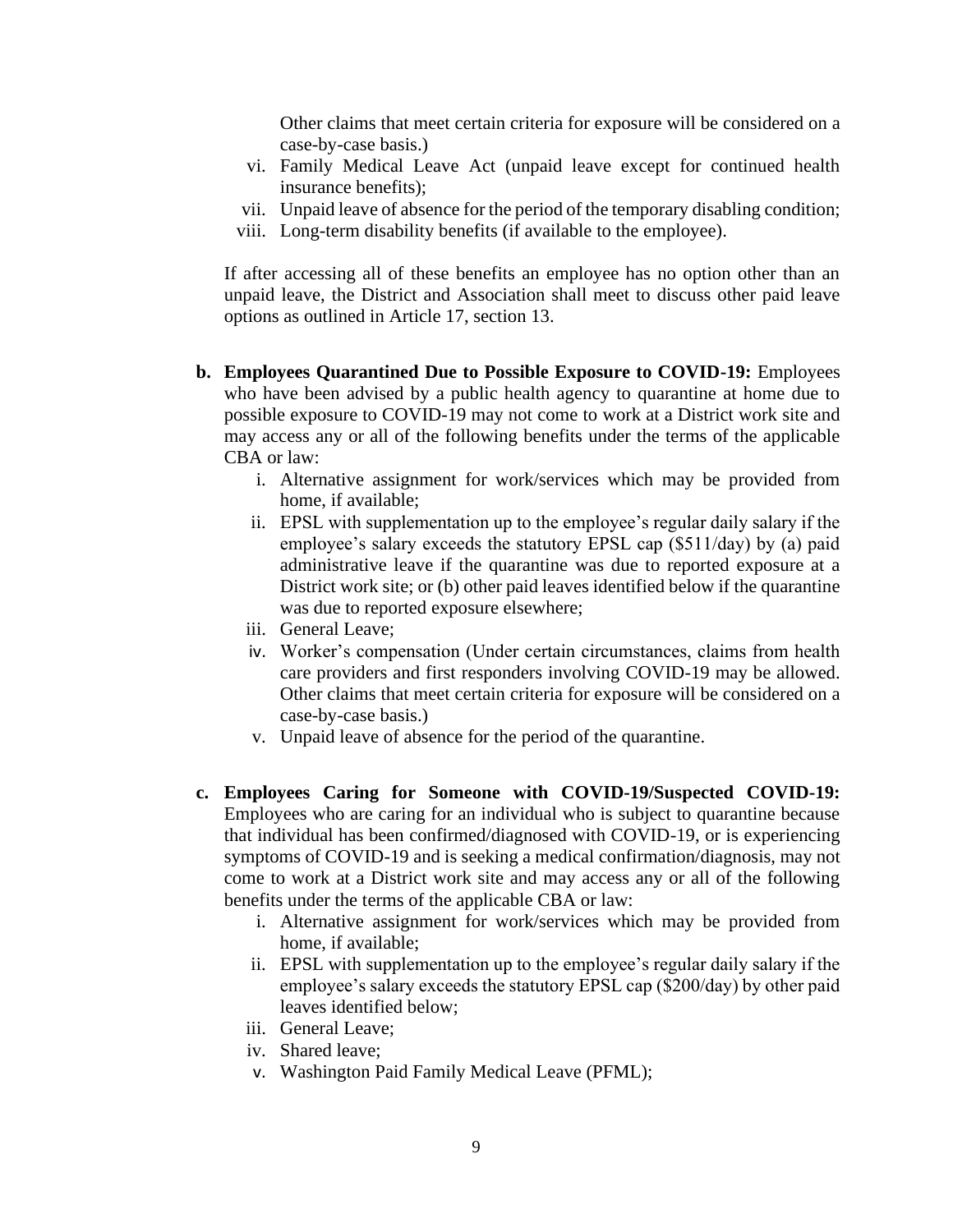- vi. Family Medical Leave Act (unpaid leave except for continued health insurance benefits);
- vii. Unpaid leave of absence for the period of time the employee is unable to come to work at a District work site.
- **d. Higher/Increased Risk Employees:** Employees who are or might be at higher/increased risk of severe illness or death from COVID-19 as that term is defined by the [Centers for Disease Control guidance](https://www.cdc.gov/coronavirus/2019-ncov/need-extra-precautions/index.html) may choose to come to work at a District work site when required by the employee's assignment or may choose to access any or all of the following benefits under the terms of the applicable CBA or law:
	- i. Alternative assignment for work/services which may be provided from home, if available;
	- ii. EPSL with supplementation up to the employee's regular daily salary if the employee's salary exceeds the statutory EPSL cap (\$511/day) by other paid leaves identified below;
	- iii. General Leave;
	- iv. Unpaid leave of absence for the 2020-2021 school year.
- **e. Higher/Increased Risk Individual in the Employee's Household:** Employees who themselves are not at higher/increased risk but have someone in the household who is at higher/increased risk of severe illness or death from COVID-19 as that term is defined by the Governor's proclamation may choose to come to work at a District work site when required by the employee's assignment or may choose to access any or all of the following benefits under the terms of the applicable CBA or law:
	- i. Alternative assignment for work/services which may be provided remotely, if available;
	- ii. EPSL with supplementation up to the employee's regular daily salary if the employee's salary exceeds the statutory EPSL cap (\$200/day) by other paid leaves identified below;
	- iii. General Leave;
	- iv. Leave of absence for the 2020-2021 school year.
- **f. Employees with Children Impacted by COVID-19 Circumstances:** An employee who must care for a child whose school or place of care is closed (or child care provider is unavailable) for reasons related to COVID-19 or whose child may choose to come to work at a District work site when required by the employee's assignment or may choose to access any or all of the following benefits under the terms of the applicable CBA or law:
	- i. Alternative assignment for work/services which may be provided from home, if available;
	- ii. EPSL with possible supplementation up to the employee's regular daily salary if the employee's salary exceeds the statutory EPSL cap (\$200/day) by other paid leaves identified below;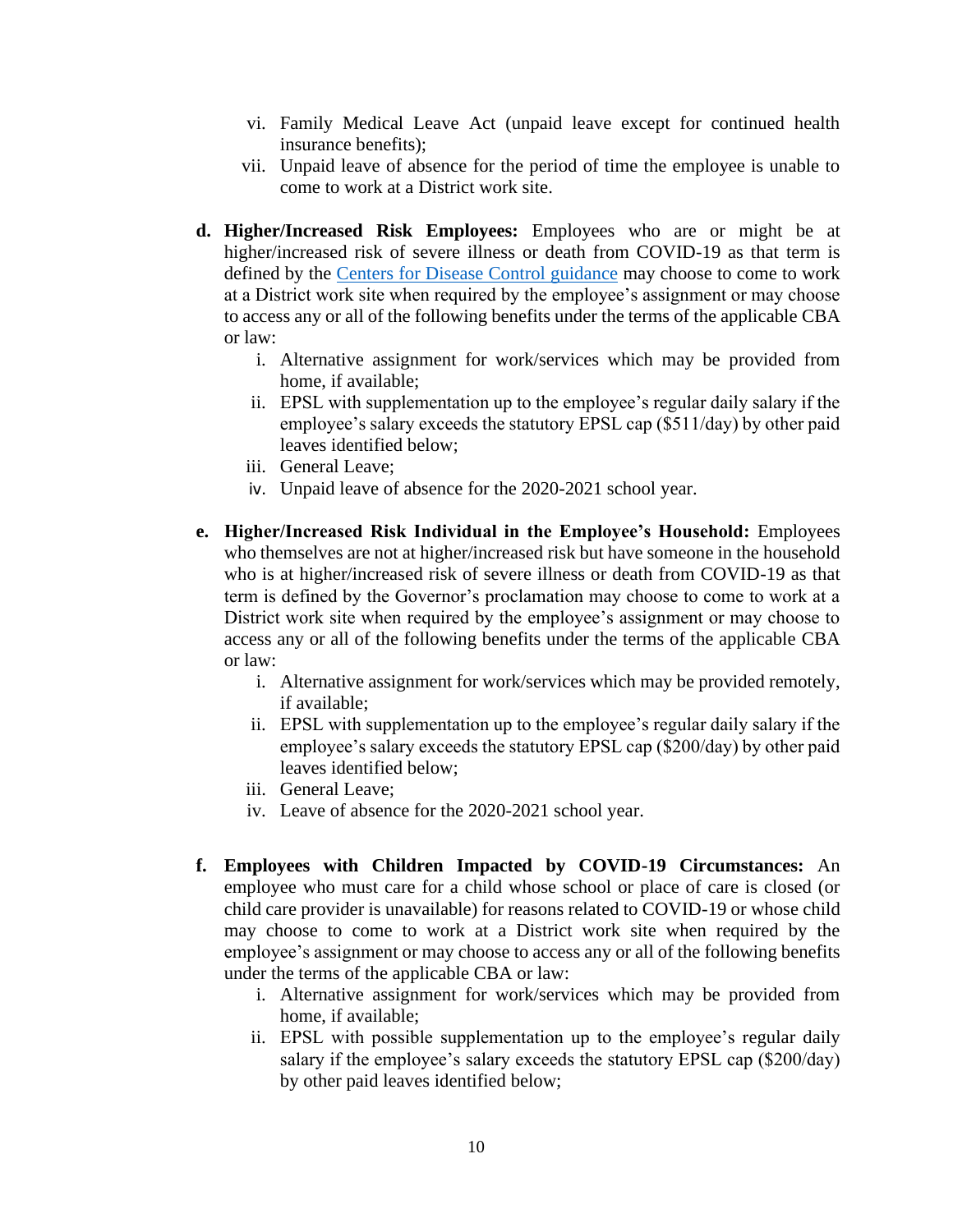- iii. Emergency Family and Medical Leave (EFML) under the FFCRA (partially unpaid, and partially paid at 2/3 regular wages up to a maximum of \$200/day) with possible supplementation up to the employee's regular daily salary by other paid leaves identified below;
- iv. General Leave;
- v. Unpaid leave of absence for the 2020-2021 school year.

The District will seek community partners to provide childcare options to employees.

- **g. Employees Who Cannot Wear a Face Covering or Other Required PPE:** An employee whose assignment requires work at a District work site and who cannot wear personal protective equipment (PPE) required for the employee's assignment, including but not limited to a face covering, may choose to access any or all of the following benefits upon presentation of appropriate documentation from the employee's health care provider and under the terms of the applicable CBA or law:
	- i. Alternative assignment for work/services which may be provided from home, if available;
	- ii. Leave for illness, injury or emergency;
	- iii. Personal leave;
	- iv. Unpaid leave of absence for the 2020-2021 school year; and
	- v. Other accommodations identified through the interactive process of the Americans with Disabilities Act (ADA) and the Washington Law Against Discrimination (WLAD).
- **h. Employees Who Otherwise Choose to Not Work at a District Work Site Due to Concern for Safety:** An employee whose assignment requires work at a District work site and who does not fit within the conditions of paragraphs 1-8 above, may choose to access any or all of the following benefits under the terms of the applicable CBA or law:
	- i. Alternative assignment for work/services which may be provided remotely, if available;
	- ii. Unpaid leave of absence for the 2020-2021 school year.

Employees who allege their workplace is unsafe are encouraged to immediately report their concerns to their supervisor and/or the workplace safety committee. Such employees may in limited circumstances also have recourse through the Department of Labor & Industries under WAC 296-360-150.

If two or more employees have equal priority under the conditions above, the District will use District seniority to make the assignment similar to provisions in Section 6 of this MOU. If a remote assignment is created and assigned to an employee with the expectation that it will continue for the entire school year, the District will not be required to reassign employees previously awarded such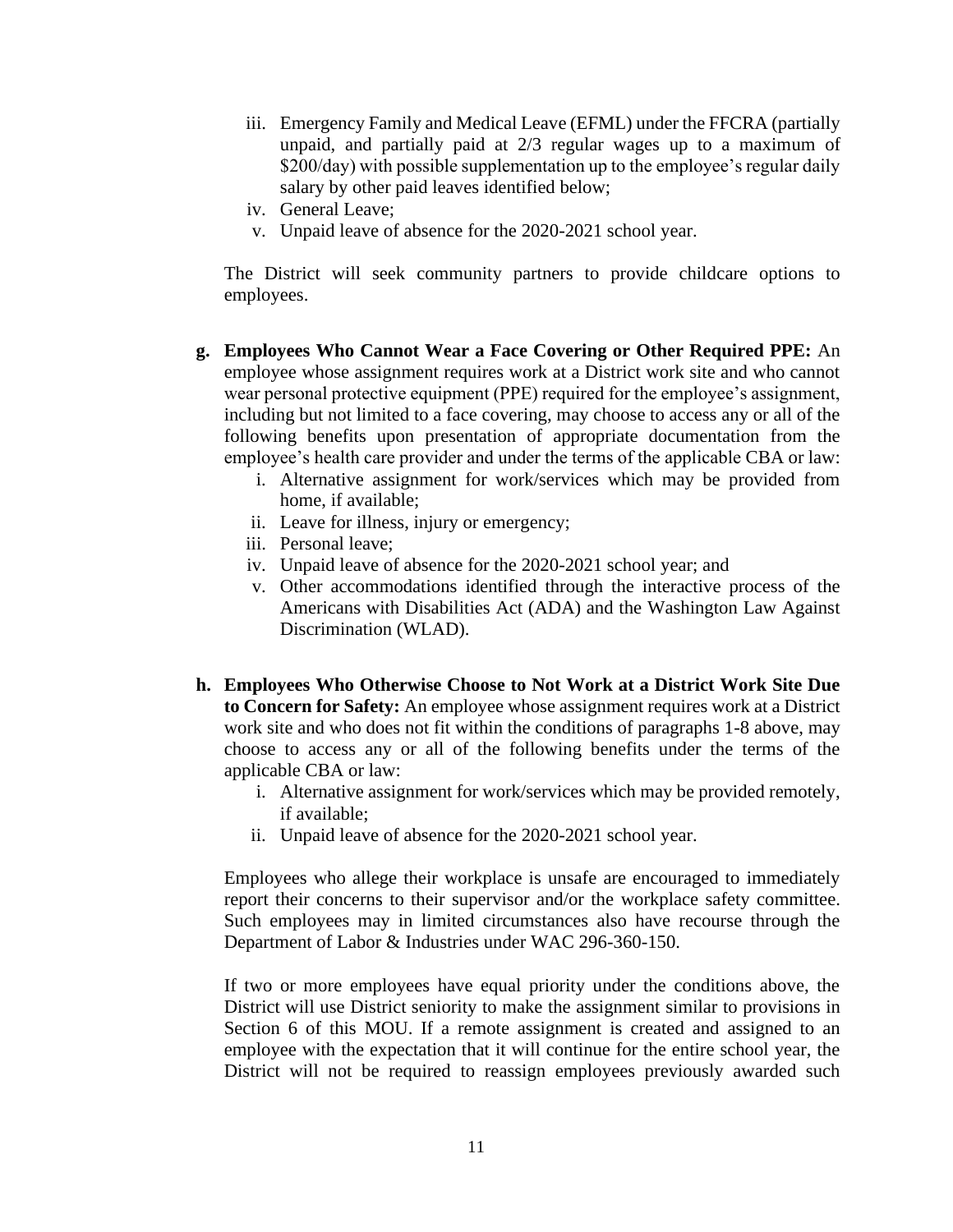assignments in order to accommodate remote assignments for other employees whose need for an alternative assignment arises later in the school year.

- **6. Assignments:** The BEA and the BSD recognize that the COVID-19 pandemic has precipitated extraordinary circumstances with significant impacts on individuals' working conditions. Among these is the need for providing Fully Remote Learning opportunities for students and staff for the 2020-2021 school year. In these circumstances, both parties recognize that certain groups may be at higher risk as defined by the [Centers for Disease](https://www.cdc.gov/coronavirus/2019-ncov/need-extra-precautions/index.html)  [Control](https://www.cdc.gov/coronavirus/2019-ncov/need-extra-precautions/index.html) as well as Seattle-King County Department of Health. In cases where reassignment from school buildings to an online school are necessary and/or requested, the following provisions will apply:
	- a. Work assignments for Fully Remote Teaching will be year-long assignments for the 2020-2021 school year.
	- b. Should the health circumstances in King County change significantly by the end of first quarter November 9, 2020, with the county entering the appropriate Phase as determined by the Department of Health, the District may use its reassignment rights under Article 11, Section 2 of this agreement, to determine what is of greatest "benefit to the educational program" at that time.
	- c. Any individual who is transferred for a Fully Remote Teaching (BSD Virtual) position for 2020-2021 will have the opportunity to return to their previous site of employment for the 2021-2022 school year subject to all currently defined contractual protections and procedures.
	- d. Any individual who is transferred for a Fully Remote Teaching (BSD Virtual) position for 2020-2021 who has children attending school in the Bellevue School District, will be given preference for enrollment of their children in the Fully Remote program if they so choose.
	- e. Individuals wishing to apply for Fully Remote Teaching (BSD Virtual) positions for which they are qualified in the 2020-2021 school year will be given preference for employment according to the following conditions:
		- i. Individuals who are personally determined to be "high risk" as defined by the Centers for Disease Control. These individuals may be asked to provide medical documentation.
		- ii. Individuals who are currently living with someone who qualifies as "high risk" as defined by the Centers for Disease Control. These individuals may be asked to provide medical documentation.
		- iii. Individuals whose assignment for 2020-2021 has been highly impacted by COVID-19 responses including the changes to course offerings and staffing.
		- iv. In the event there may be more than one educator to be considered for an opening, previous Remote Learning experience may be considered.
		- v. Should Fully Remote Teaching positions remain open after individuals as defined above have all applied, preference will be given according to Seniority as defined in Article 15 of this agreement.
		- vi. Educators who qualify as "high risk" according to Center for Disease Control guidelines may be considered to be assigned to positions outside of their endorsement/certification. If an educator is placed out of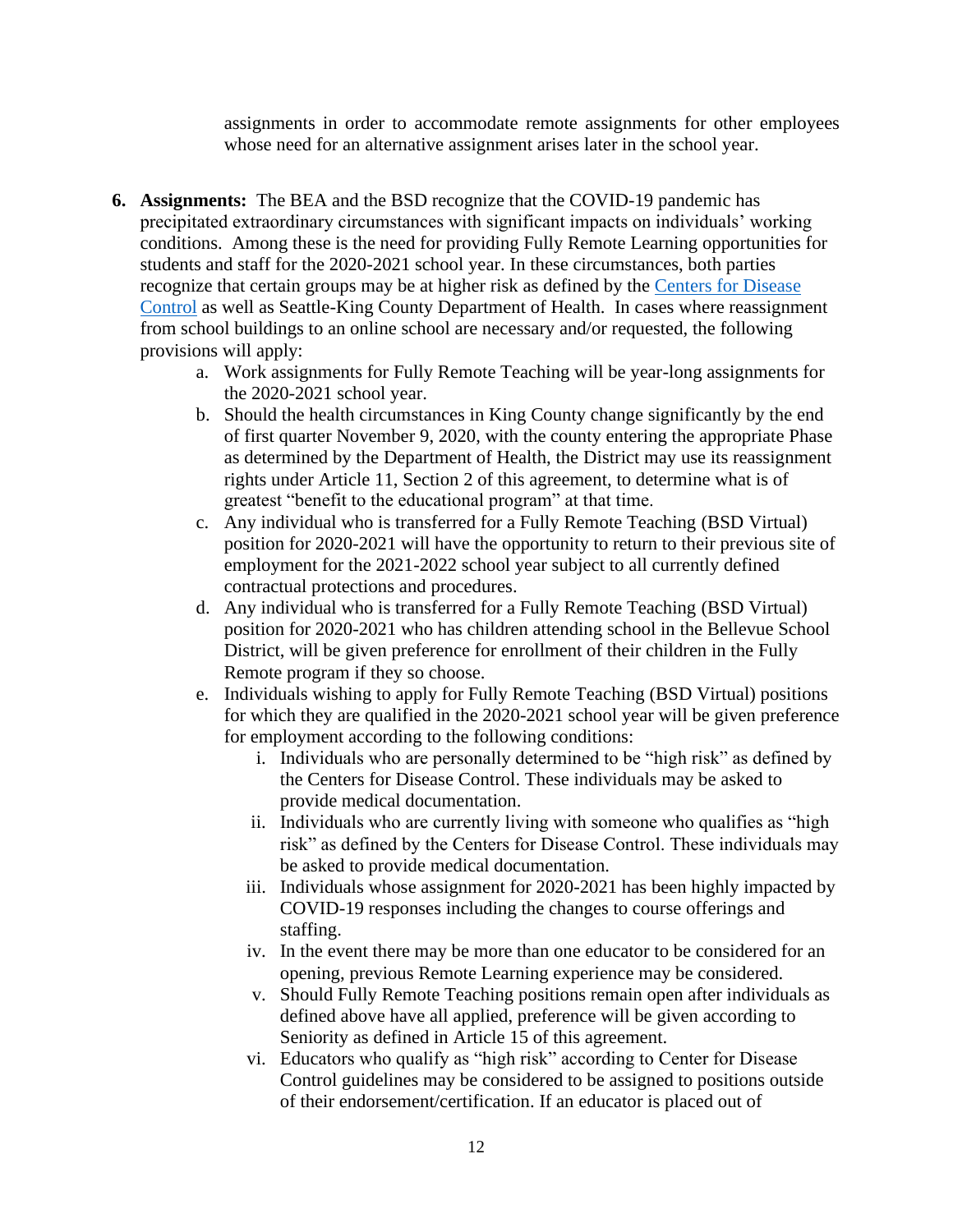assignment, the educator will be required to follow OSPI guidelines to address out of endorsement areas.

- f. Should involuntary transfers be necessary for filling Fully Remote Teaching (BSD Virtual) positions, all provisions for Involuntary Transfer from Article 10 of this agreement shall apply.
- g. Throughout the staffing process the District and the BEA shall remain in communication through Meet and Confer.
- **7. Remote Learning:** Circumstances including the health conditions at the beginning of the 2020-2021 school year will necessitate temporary fully remote learning environments for students. During times where students who are not enrolled in full-time remote learning are required to learn remotely, the following definitions will apply.

## **Workday Expectations**

- A. Staff will provide services during the scheduled workday consistent with existing building schedules.
- B. Directed work will take place during the 8-hour workday, exclusive of the 30-minute duty free lunch.
- B. Within the 8-hour workday, staff will have individually directed planning time, teamdirected collaborative time, and other noninstructional time (before and after school), as outlined in the charts below in order to support the instructional responsibilities of their job.
- C. All teachers will provide both synchronous and asynchronous instruction using the district approved platforms.

**Sample Schedules:** When students and staff are unable to be in-building together due to health conditions, the following temporary-remote schedules will apply:

| <b>DRAFT Elementary Student Schedule</b>                                             |            |                                                |  |  |
|--------------------------------------------------------------------------------------|------------|------------------------------------------------|--|--|
| Monday, Tuesday, Thursday, Friday                                                    |            | Wednesday                                      |  |  |
| Whole Class Instructional Time (a.m.)                                                |            | <b>Individual/Small Group and Asynchronous</b> |  |  |
| 3 hours: Instruction with teacher and peers, including breaks and<br>specialist time |            | <b>Time</b>                                    |  |  |
| Age-appropriate instructional design and strategies to meet student                  |            | <b>Community Programming</b>                   |  |  |
| need, including:                                                                     |            | School-wide assemblies                         |  |  |
| Live instruction with the classroom teacher (whole class/small<br>➤                  |            | Social-emotional learning                      |  |  |
| group)                                                                               |            | <b>Family Connection/Engagement</b>            |  |  |
| Live instruction with Specialists (Art, Music, PE, Library)<br>⋗                     |            |                                                |  |  |
| Student services (Special Education, ELL, Interventionists)<br>⋗                     |            | PLC/PD time                                    |  |  |
| <b>Example Content:</b>                                                              |            |                                                |  |  |
| Social emotional learning                                                            | • Art      |                                                |  |  |
| Literacy                                                                             | • Music    |                                                |  |  |
| Math                                                                                 | $\cdot$ PE |                                                |  |  |
| Library<br>Science<br>$\bullet$                                                      |            |                                                |  |  |
| <b>Social Studies</b>                                                                |            |                                                |  |  |
| Lunch and Recess (1 hour)                                                            |            |                                                |  |  |
| Individual/Small Group and Asynchronous Time (p.m.)                                  |            |                                                |  |  |
| 90 minutes: Educators work with small groups                                         |            |                                                |  |  |

# SAMPLE ELEMENTARY SCHEDULE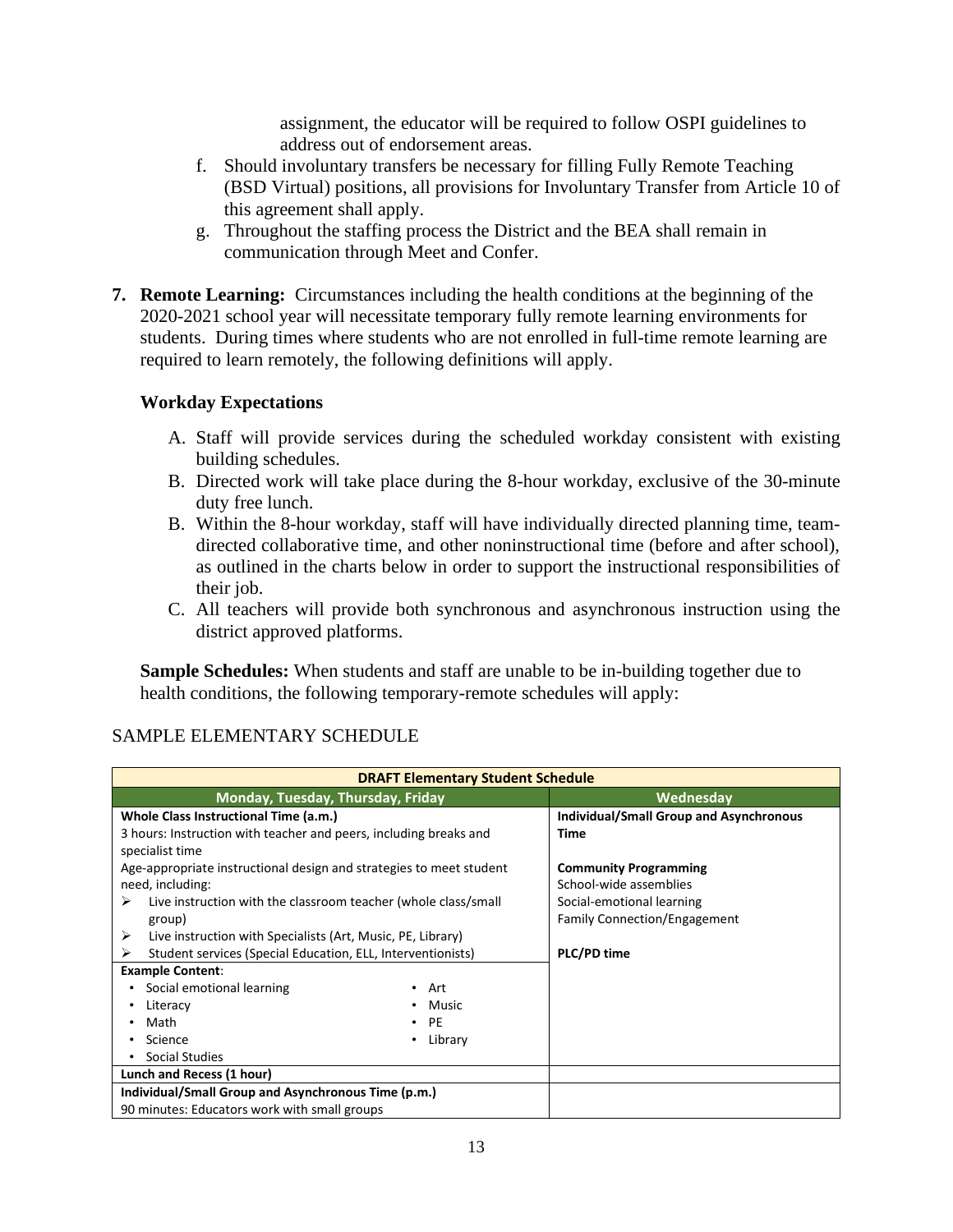|   | (Each student or small group meets 15-30 minutes)                      |  |
|---|------------------------------------------------------------------------|--|
| ⋗ | Individual or small group instruction with the teacher, support staff, |  |
|   | and/or specialist                                                      |  |
| ⋗ | Independent work on assignments or practice                            |  |
|   | Student services (Special Education, ELL, Interventionists)            |  |
|   |                                                                        |  |
|   | <b>Example Content:</b>                                                |  |
|   | Small group instruction with teacher                                   |  |
|   | Individual or small group instruction with support staff               |  |
|   | Literacy or math software activities                                   |  |
|   | Science or social studies independent activities                       |  |
|   | Small group activities with specialists (Art, Music, PE, Library)      |  |
|   | Computer science                                                       |  |
|   | Independent practice                                                   |  |
|   |                                                                        |  |

### SAMPLE SECONDARY STUDENT SCHEDULE

| <b>Time</b>   |               | Wednesday      |                 |              |              |                 |                       |
|---------------|---------------|----------------|-----------------|--------------|--------------|-----------------|-----------------------|
|               | <b>Monday</b> | <b>Tuesday</b> | <b>Time</b>     | Week 1       | Week 2       | <b>Thursday</b> | Friday                |
| $8:00 - 8:50$ | Period 1      | Period 5       | $8:00 - 8:40$   | Period 1     | Period 5     | Period 1        | Period 5              |
| $9:00-9:50$   | Period 2      | Period 6       | $8:45-9:25$     | Period 2     | Period 6     | Period 2        | Period 6              |
| 10:00-10:50   | Period 3      | Period 7       | $9:30-10:10$    | Period 3     | Period 7     | Period 3        | Period 7              |
| 11:00-11:50   | Period 4      | Period 8*      | $10:15 - 10:55$ | Period 4     | Community    | Period 4        | Period 8*             |
| 12:00-12:30   | Lunch         | Lunch          | 11:00-12:00     | Asynchronous | Asynchronous | Lunch           | Lunch                 |
| $12:30-1:10$  | Period 1      | Period 5       |                 |              |              | Period 1        | Period 5              |
| $1:15-1:55$   | Period 2      | Period 6       |                 |              |              | Period 2        | Period 6              |
| $2:00-2:40$   | Period 3      | Period 7       |                 |              |              | Period 3        | Period 7              |
| $2:45-3:25$   | Period 4      | Period 8*      |                 |              |              | Period 4        | Period 8 <sup>*</sup> |

### SAMPLE SECONDARY EDUCATOR SCHEDULE

| <b>Time</b>     |               |           | Wednesday       |          |           |                 |           |
|-----------------|---------------|-----------|-----------------|----------|-----------|-----------------|-----------|
|                 | <b>Monday</b> | Tuesday   | <b>Time</b>     | Week 1   | Week 2    | <b>Thursday</b> | Friday    |
| $8:00 - 8:50$   | Period 1      | Period 5  | $8:00 - 8:40$   | Period 1 | Period 5  | Period 1        | Period 5  |
| $9:00-9:50$     | Period 2      | Period 6  | $8:45-9:25$     | Period 2 | Period 6  | Period 2        | Period 6  |
| $10:00 - 10:50$ | Period 3      | Period 7  | $9:30-10:10$    | Period 3 | Period 7  | Period 3        | Period 7  |
| 11:00-11:50     | Period 4      | Period 8* | $10:15 - 10:55$ | Period 4 | Community | Period 4        | Period 8* |
| $12:00-12:30$   | Lunch         | Lunch     | 11:00-12:00     |          | PLC/PD    | Lunch           | Lunch     |
| $12:30-1:10$    | Period 1      | Period 5  |                 |          |           | Period 1        | Period 5  |
| $1:15-1:55$     | Period 2      | Period 6  |                 |          |           | Period 2        | Period 6  |
| $2:00-2:40$     | Period 3      | Period 7  |                 |          |           | Period 3        | Period 7  |
| $2:45-3:25$     | Period 4      | Period 8* |                 |          |           | Period 4        | Period 8* |

Green sections in the schedule above represent Synchronous Instruction, the salmon sections represent Asynchronous instruction.

\* See definitions below for clarity on Period 8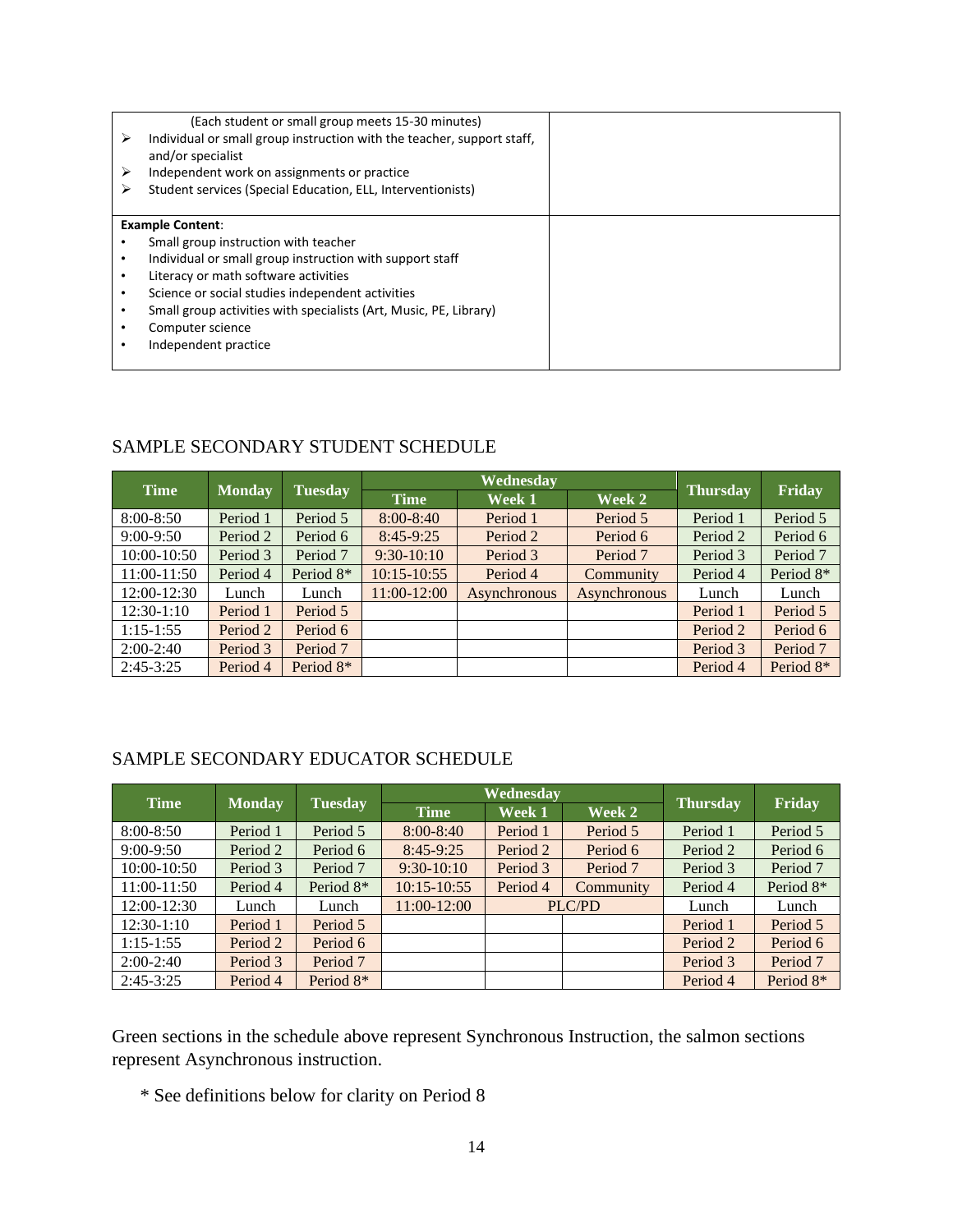**Synchronous Instruction:** Synchronous instruction is defined as a remote instructional setting in which staff and students have a structured time set for learning together; this includes live instruction from an educator to a whole group of students as well as potentially dividing the class into small groups. Attendance will be taken daily for each class period during the Synchronous Instruction. "Live instruction" may take many forms at this time, supervised by the instructor, as described below.

### **Synchronous Instruction DOES look like:**

- Short periods of instruction from an educator to the whole or parts of the class
- Students interacting with one another as a whole class or in small groups
- Students working on assignments, receiving support from an educator or paraeducator (EX: I do, we do, you do)
- Small group or 1:1 instruction

#### **Synchronous Instruction does NOT look like:**

- Five (5) hours of continuous time on a computer
- Lecture for long periods of time
- Zero LIVE instruction from an educator

**Asynchronous Instruction:** Asynchronous instruction is defined as a remote instructional setting in which the whole class is not learning together; this time may include small group or individual instruction with classroom teacher/ESAs/Special Services. Students will access learning opportunities that may be offline or online. Small groups will be scheduled, and predictable, and offline or independent tasks can be completed at times convenient for the family. Attendance will not be taken by the educator during asynchronous instruction.

For secondary asynchronous time, the highest priority is to have short, targeted contacts with students to clarify questions, examples, and/or instructions for the independent work students are expected to complete during this time.

#### **Asynchronous Instruction DOES look like:**

- Small group or 1:1 instruction
- Time where students are working independently, but students have access to ask questions and get support
- Recorded lessons or information for students to engage with independently
- Other opportunities for students, families, and educators to interact around academic and/or social emotional learning and student success

#### **Asynchronous Instruction does NOT look like:**

- A second whole class lesson or lecture
- Planning time

**Wednesday Instruction and Community Building:** Wednesday morning asynchronous time is intended for predominantly independent work for students similar to afternoon asynchronous time. This is to allow for additional responsibilities, contacts, collaboration,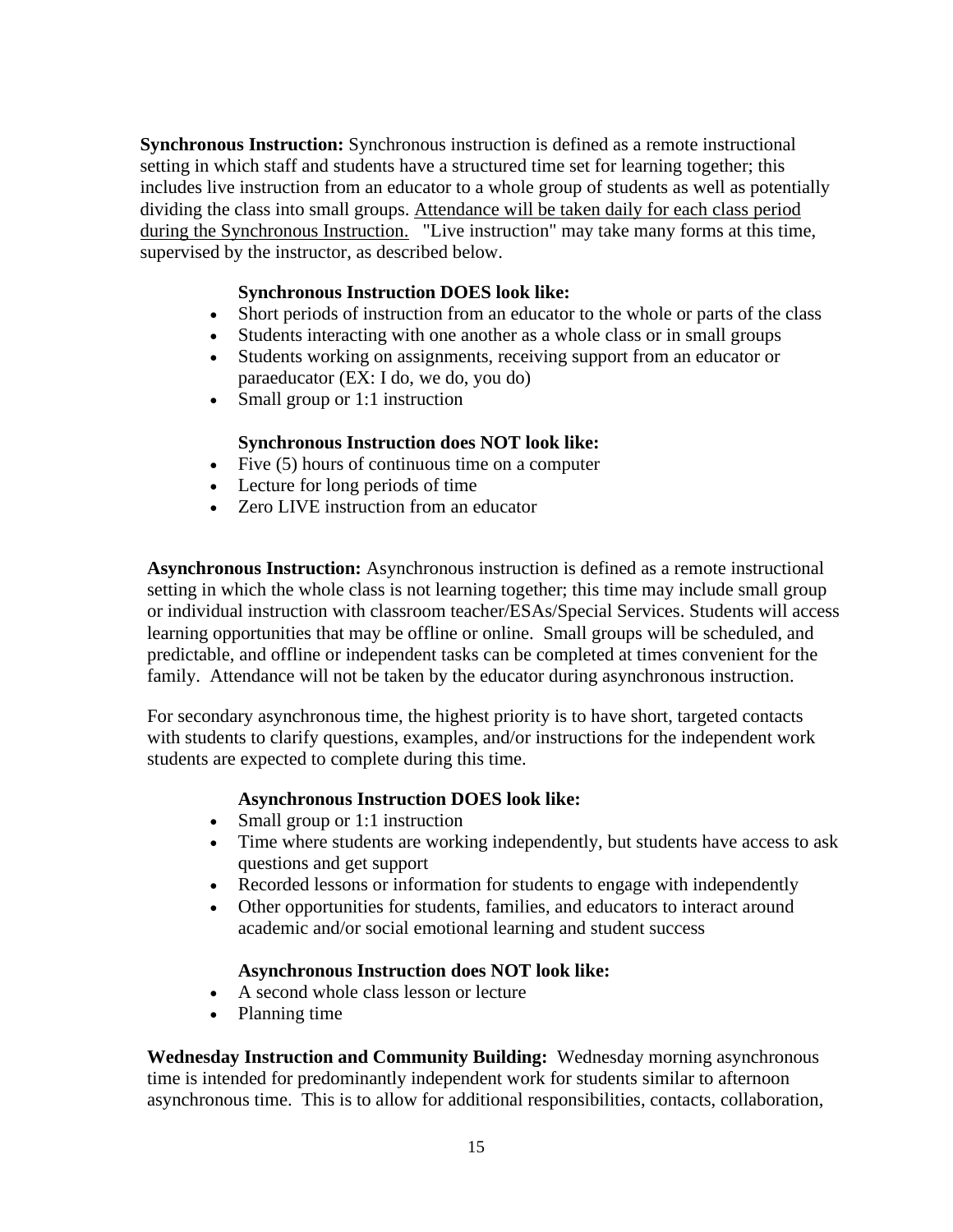and professional development necessary for fully engaging with remote learning for educators. In addition, bi-weekly time is built into the schedule for Community Time. This is intended as time to host community events such as school assemblies, community workshops, school forums, and other larger digital events for students, families, and educators.

**Period 8:** Period 8 is intended as additional time for students, educators, and families to have access to training and learning opportunities necessitated by the current circumstances. It is not intended as an additional prep for classroom teachers, nor will they be required to prepare or deliver materials for this time. Students, educators, and families will have this time available to engage with items including, but not limited to: equity work, technology training on use of district platforms, Social-Emotional Learning (SEL), mental health strategies, screeners and assessments, community building opportunities, programming from student leaders, etc.

- **8. Grading and Assessment Practices:** During the 2020-2021 school year, the following guidelines for best practices in grading will apply:
	- 1. Classroom assessment will be aligned to standards.
	- 2. Students will be provided with multiple opportunities to demonstrate learning.
	- 3. Students will be able to re-take and/or re-do summative assessments.
	- 4. Late work used to assess student learning will be fully recognized to demonstrate proficiency.

An Implementation Advisory Team will be formed to support the implementation of a shift to standards-based grading as proposed by the Grading Implementation Team. The role of the Advisory Team includes but is not limited to:

- o Planning professional development
- o Identifying resources that exist and are needed. For example, teachers and schools already using equitable practices
- o Advising on Instructional Mentor and ITCL support
- o Expanding educator voice and including student and family voice
- o Reviewing the impact of long-term (longer than 6 weeks) remote learning on implementation

Composition and membership of this advisory team will be agreed upon through Meet and Confer.

- **9. Hybrid Assignments:** Due to the complex nature of a potential hybrid model, the District and Association commit to using the interest based bargaining process to finalize the hybrid model work expectations for educators in the 2020-2021 school year prior to reconvening with students in person.
- **10. Provisions for Working on Campus During Remote Learning:** These provisions are for educators who would like to work on campus while the District is in the remote phase of learning for the 2020-2021 school year. The following will apply: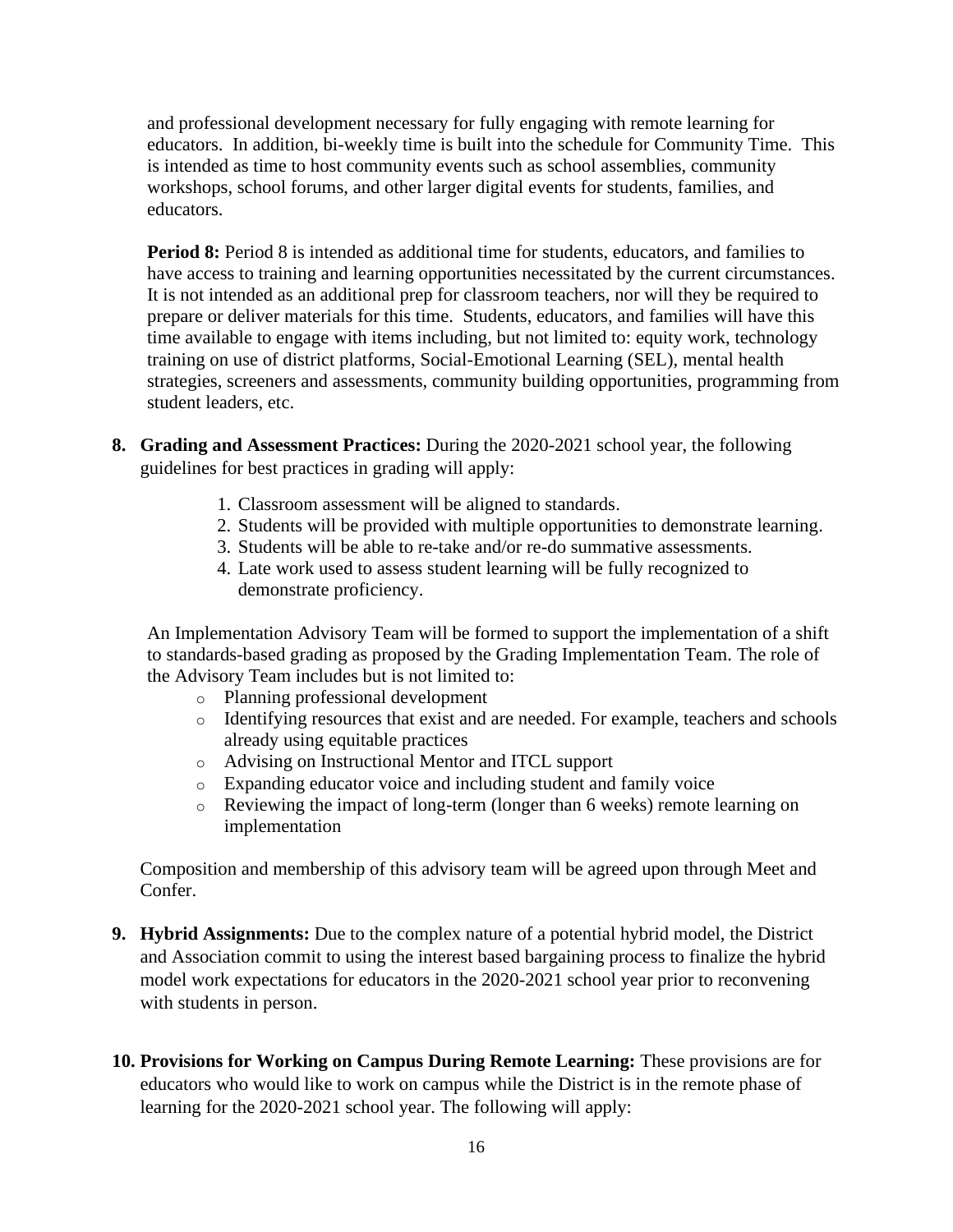- A. Staff will follow District, Department of Health, and Labor and Industries guidelines when coming onto campus to work during the remote learning phases, including but not limited to, protocols related to physical distancing, mask wearing, one entry point, establishing a system to track staff who work on campus, and required attestation of health before coming onto campus.
- B. The District will provide cleaning solution to ensure all appropriate cleaning protocols can be met when staff opt to work on campus.
- C. Use of instructional space will be determined first based on student need, with consideration for staff preference. Staff may not be guaranteed access to their own classroom during remote teaching but will have access to a building. Educators will still have access to their materials in their classroom when unoccupied by other staff or students.
- D. Staff can elect to meet in groups subject to Department of Health, King County Health, and Labor and Industries guidelines. A staff member may make an individual choice to attend an in-person group meeting remotely. Staff on campus will limit their presence to as few spaces as possible.
- E. No educator covered under the BEA CBA shall be required to work on campus/in person with students without following health guidance on the Decision Tree from the Department of Health and OSPI guidance. Employees shall be made fully aware of known potential risks associated with an in-person assignment in consultation with their administrator and/or Human Resources. Should additional concerns remain, the District and Association shall meet to address the concerns.
- **11. Evaluation (Article 12):** Due to the ongoing COVID-19 pandemic, the following modifications will be made to the evaluation system outlined in Article 12 for the 2020- 2021 school year. These changes align with recommendations put forth by Office of Superintendent of Public Instruction Bulletin No. 063-20 Educator Growth And Development dated August 7, 2020

| Item | Category                                                           | Action                                                                                                                                                                                                                                  |
|------|--------------------------------------------------------------------|-----------------------------------------------------------------------------------------------------------------------------------------------------------------------------------------------------------------------------------------|
|      | <b>TPEP</b> Focused                                                | Proceed with regular Focused evaluation                                                                                                                                                                                                 |
|      |                                                                    | process.                                                                                                                                                                                                                                |
| 2    | <b>TPEP Comprehensive for Educators</b><br>in years two and beyond | The educator will decide on two criteria to<br>be formally scored using evidence provided<br>during the 2020–21 school year. The<br>remaining six criteria will be scored by<br>assigning the score received in most recent             |
|      |                                                                    | Comprehensive evaluation.<br>Determination of the two criteria will be<br>made according to current negotiated<br>process for choosing criterion for Focused<br>evaluation, which must include approval by<br>the educator's evaluator. |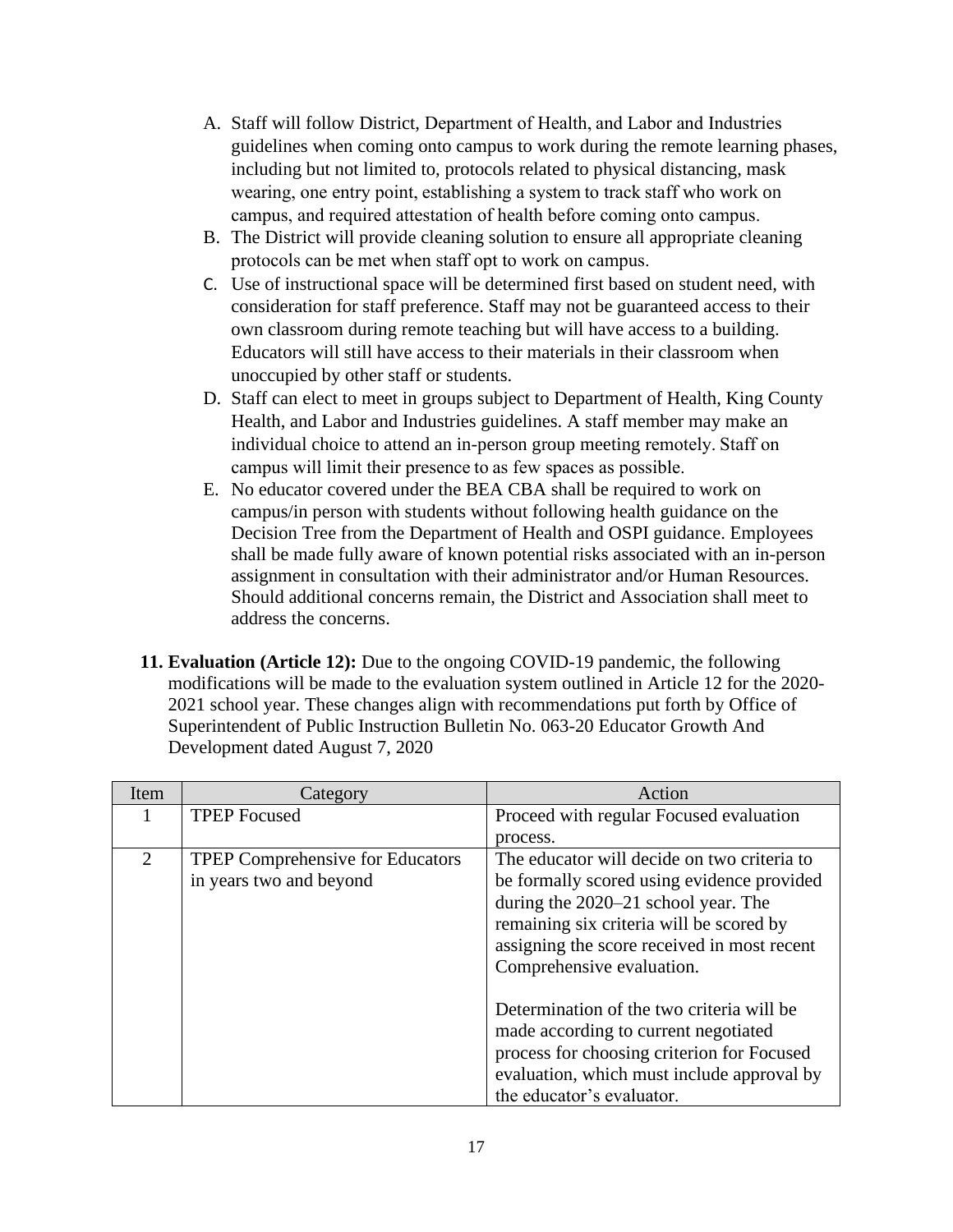|   |                                                        | The educator will complete one Student<br>Growth Component, either<br>3.1 and 3.2 or<br>6.1 and 6.2<br>Should concerns arise, an educator can be<br>moved to regular Comprehensive cycle (all<br>8 criteria) if notified in writing by December<br>15, 2020.                                                                                                                                                                                                                                                                                                                                                                                                                                                                                                                                                                                                                                                                                                                |
|---|--------------------------------------------------------|-----------------------------------------------------------------------------------------------------------------------------------------------------------------------------------------------------------------------------------------------------------------------------------------------------------------------------------------------------------------------------------------------------------------------------------------------------------------------------------------------------------------------------------------------------------------------------------------------------------------------------------------------------------------------------------------------------------------------------------------------------------------------------------------------------------------------------------------------------------------------------------------------------------------------------------------------------------------------------|
| 3 | TPEP Comprehensive for Teachers in<br>their first year | The educator will decide on two criteria to<br>be formally scored using evidence provided<br>during the 2020–21 school year.<br>The remaining criteria will be scored<br>"Basic" as default score. Districts are<br>encouraged to note the use of "default"<br>scores due to the circumstances of the<br>COVID-19 pandemic" where applicable.<br>Determination of the two criteria will be<br>made according to current negotiated<br>process for choosing criterion for Focused<br>evaluation, which must include approval by<br>the educator's evaluator.<br>The educator will complete one Student<br>Growth Component, either<br>3.1 and 3.2 or<br>6.1 and 6.2<br>If adequate evidence that clearly indicates<br>Proficient practice is provided for default<br>criteria, evaluator may override the Basic<br>score.<br>Should concerns arise, an educator can be<br>moved to regular Comprehensive cycle (all<br>8 criteria) if notified in writing by December<br>15. |
| 4 | Non-TPEP Focused                                       | Proceed with regular Focused evaluation<br>process.                                                                                                                                                                                                                                                                                                                                                                                                                                                                                                                                                                                                                                                                                                                                                                                                                                                                                                                         |
| 5 | Non-TPEP Comprehensive                                 | The educator will decide on two criteria to<br>be formally scored using evidence provided<br>during the 2020-21 school year.                                                                                                                                                                                                                                                                                                                                                                                                                                                                                                                                                                                                                                                                                                                                                                                                                                                |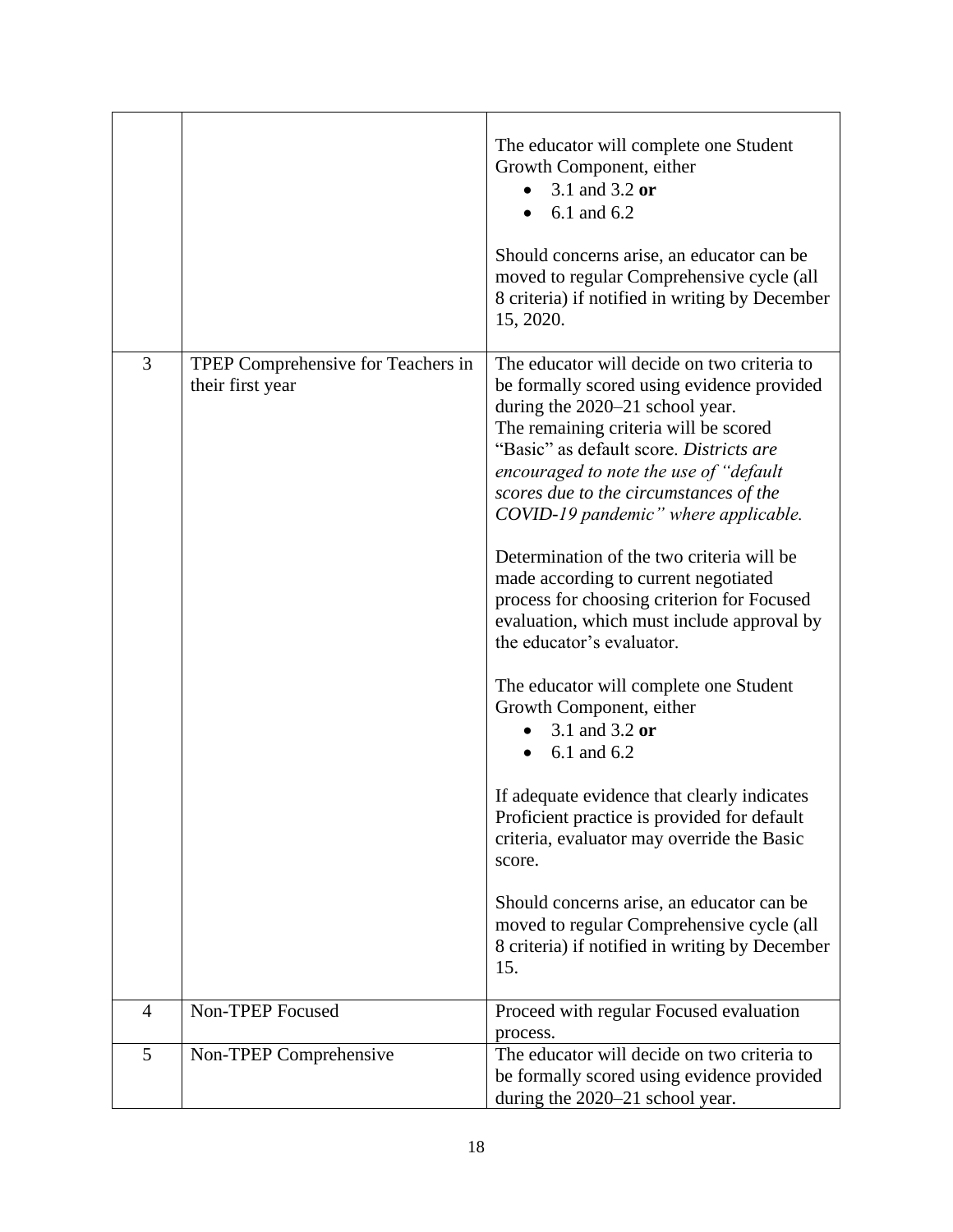|   |                                                                                                                                                                                                                                            | Determination of the two criteria will be<br>made according to current negotiated<br>process for choosing criterion for Focused<br>evaluation, which must include approval by<br>the educator's evaluator. |
|---|--------------------------------------------------------------------------------------------------------------------------------------------------------------------------------------------------------------------------------------------|------------------------------------------------------------------------------------------------------------------------------------------------------------------------------------------------------------|
|   |                                                                                                                                                                                                                                            | Should concerns arise, an educator can be<br>moved to regular Comprehensive cycle (all<br>8 criteria) if notified in writing by December<br>15                                                             |
| 6 | Educators with two or more years of<br>successful performance in another<br>Washington state district or another<br>state who are in their first year in<br>Bellevue (and therefore, on a<br>Comprehensive evaluation)<br>"Provisional 3." | Use process identified in #2 above                                                                                                                                                                         |
| 7 | Educator on probation or plan of<br>improvement                                                                                                                                                                                            | Handled on a case-by-case basis in<br>consultation with Bellevue Education<br>Association, School Principal and Executive<br>Director of Schools                                                           |

All communication including feedback will be provided to the educator electronically.

The EVAL electronic system for capturing feedback may not be used. Feedback forms developed in the spring of 2020 will be adapted as an alternative for evaluators who prefer to use this method.

Reminder, recording is not permitted of online or in person instruction.

**12. Work hours:** Employee work hours may be flexible during this school year, but generally employees will be available during their regular work hours on normally calendared workdays. No educator will be required to attend meetings, respond to student or family inquiries, or engage in other professional activities outside of regular school day hours unless by choice. Flexing of individual time outside of regular hours will be left up to the discretion of the educator according to individual needs and circumstances.

Personal and professional boundaries are of paramount importance for maintaining employee health at this time. As such, all educators are encouraged to develop their own reasonable schedules to accomplish work duties in accordance with this agreement.

**13. Professional development:** The district will continue to provide professional learning opportunities for all employees requesting additional training on technology or resources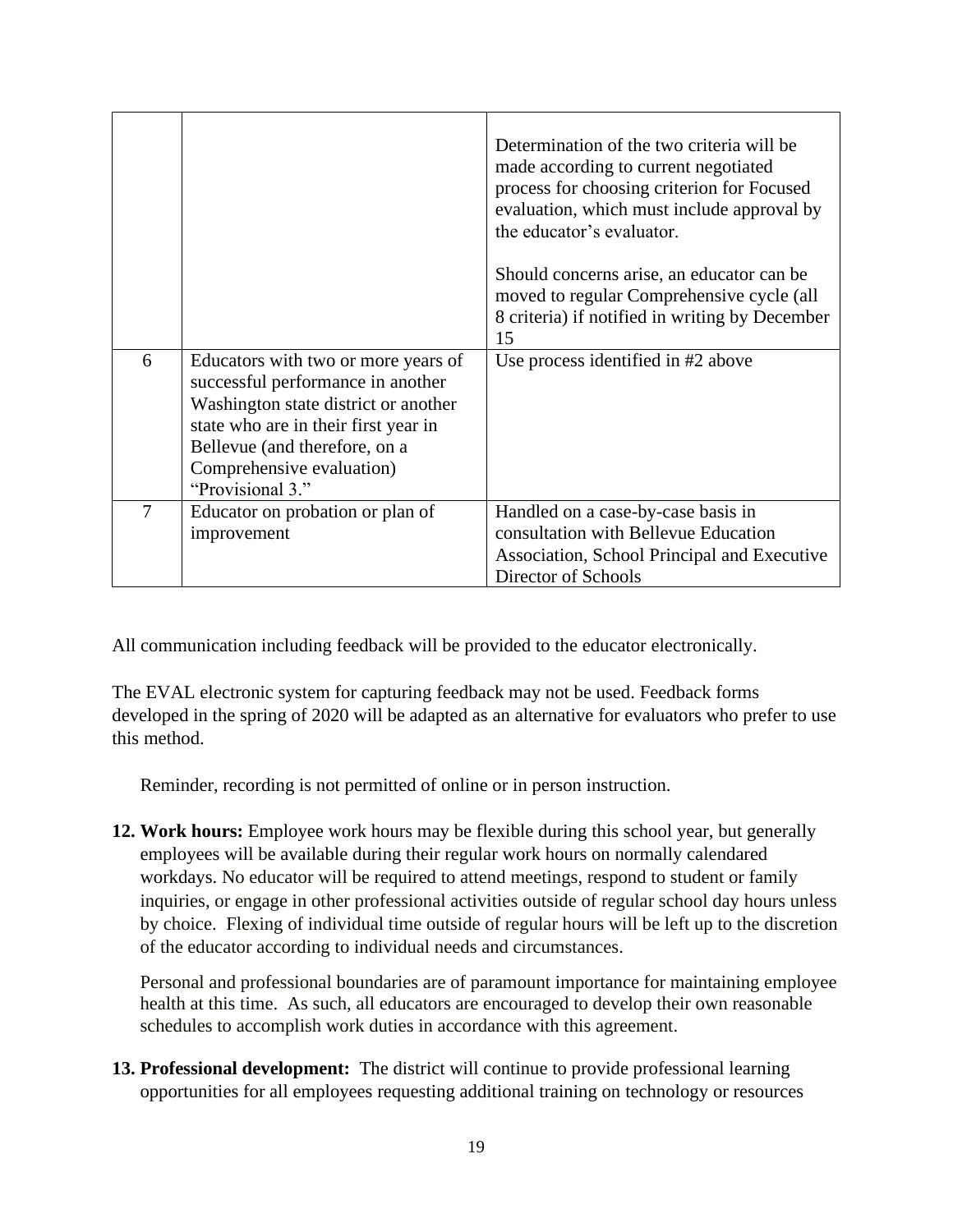required for providing remote learning opportunities. Employees may, at their discretion, seek out other professional development to better their understanding of the technologies and resources provided by the district. To help facilitate the adjustment to the demands of remote learning further optional professional development opportunities will be developed and offered to educators wanting further training in areas such as: remote learning assessment, technology, ensuring equity of access, as well as other relevant topics. Clock hours will continue to be offered for these opportunities as applicable. EDPD hours for the 2020-2021 school year will be available for educators to access during the period of August  $24 - 27$ , 2020.

- **14. Use of personal devices:** No employee will be required or encouraged to use personal/home devices for communication with students and families. Employees are encouraged to make use of the appropriate technology and resources provided by the Bellevue School District.
- **15. Access to technology:** If an employee does not have adequate technology or resources for providing remote learning opportunities, they will connect with their immediate supervisor to work out a suitable remedy. Employees understand that all policies and procedures related to the use of technology and approved online platforms continue to apply.
- **16. Educational materials generated during this period:** Any educational materials generated during this time to address student learning will not be used after the 2020-2021 school year for the development of distance learning programs, summer school, or any other courses and programs that would have an impact on employee FTE unless expressly agreed to between BEA and the District.
- **17. Communication:** The district will continue to provide updates regarding recommendations from appropriate Public Health agencies and the Office of the Superintendent of Public Instruction related to school operations and appropriate measures under way to minimize the spread of the virus. Any communications to staff and/or the community regarding changes to learning practices during the closure shall be drafted and provided jointly by BSD and BEA representatives. The parties shall meet to discuss and communicate about working conditions prior to schools reopening.
- **18. Precedence:** This MOU shall be in effect for the 2020-2021 school year, terminating July 31, 2021 unless expressly extended by mutual agreement of both parties. Unless expressly identified in this MOU, all other provisions of the CBA shall remain in full effect. This MOU is non-precedence setting and is intended to address the specific and unprecedented circumstances presented by the response to the COVID-19 epidemic during the 2020-2021 school year.
- **19. Issues left to consider:** Given the evolving and dynamic nature of the COVID-19 pandemic, BEA and BSD agree that not all issues have been discovered or resolved. Both parties will